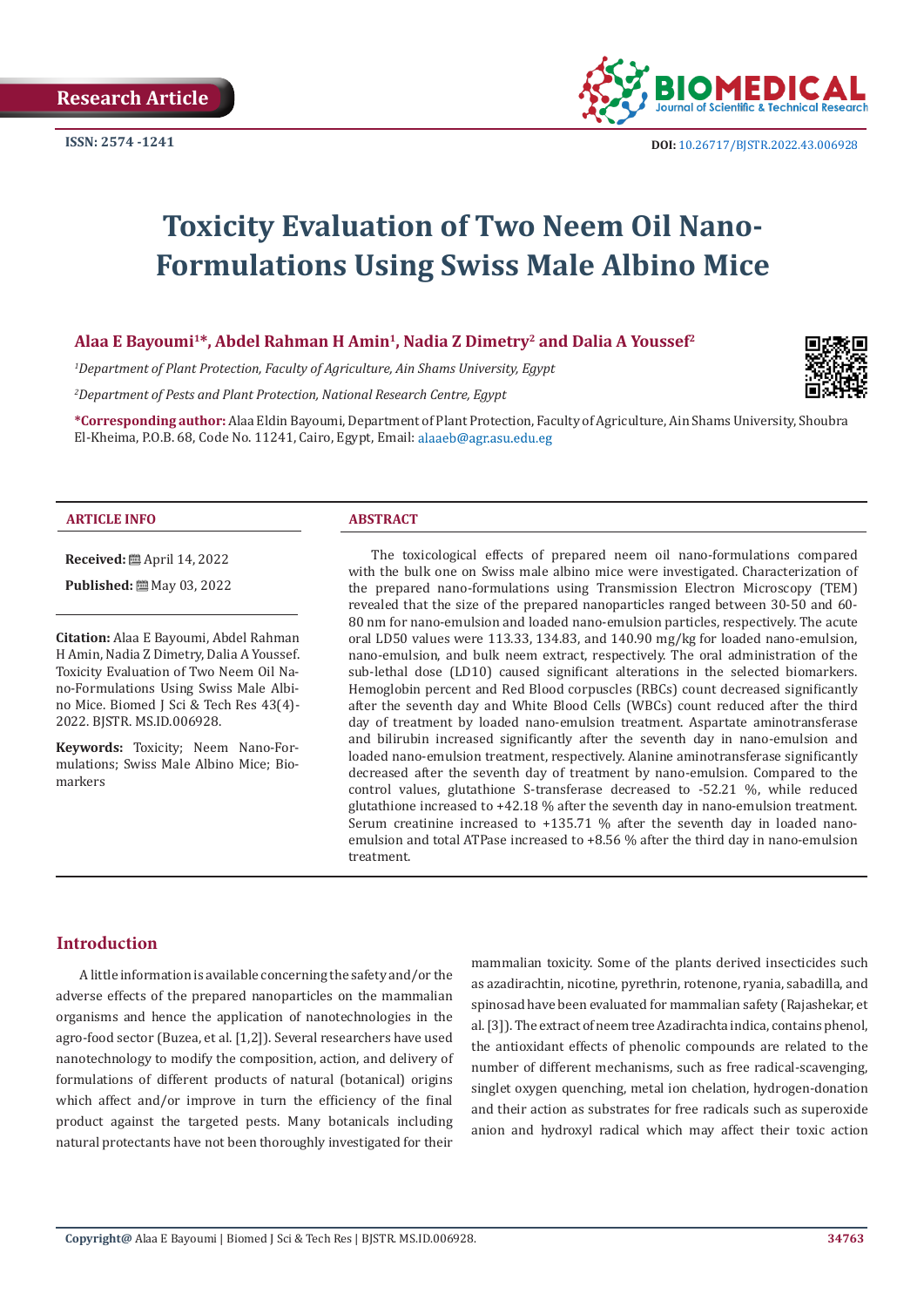toward the non-targeted organisms (Sharma, et al. [4,5]). At this moment there are too little data to determine which type of effects are to be expected for which type of nanoparticles (NPs) (Balbus, et al. [6,7]).

It is well known that there is a lack and/or shortage of the toxicological information on different prepared nanoparticles. In such conception, studies of the toxicity of nano-particles as pointed out by Elsaesser and Howard [8] showed that there was a need for further research concerning the synthesis of new materials and evaluation of their toxicity. New combinations of materials may exhibit toxic effects different from those observed in earlier studies (Shinde et al. [9]). In addition, it was found that physicochemical properties may be important in understanding the toxic effects of tested materials, i.e. particle size and size distribution, agglomeration state, shape, crystal structure, chemical composition, surface area, surface chemistry, surface charge and porosity (Oberdorster, et al. [10,11]). Also, it was proved that increased surface reactivity predicts that NPs exhibit greater biological activity per given mass compared with larger particles which they should be taken up into living organisms. This increased biological activity can be either positive or desirable (e.g., antioxidant activity, carrier capacity for therapeutics, penetration of cellular barriers for drug delivery) or negative and undesirable (e.g., toxicity, induction of oxidative stress or cellular dysfunction), or a mix of both (Oberdorster, et al. [12]). From another viewpoint, it is well known that neem extract derived from the tree (Azadirachta indica) is the most active plant extract among others. Its insecticidal activity is based on its mode of action as interfering with larval growth and development, growth retardation, molting inhibition, or induction of malformation in the larval stage. In the adult insect, such extracts inhibit egg maturation and may also induce sterilization in several insect species and such effects can also be induced as hormone application (Dimetry, et al. [13,14]).

To overcome the disadvantages of the traditional botanical extract, i.e. instability, chemical decomposition, and hence loss of its insecticidal properties, green nano-technology was believed that such technology may be a successful way which is recently used to improve the pesticidal properties of a botanical insecticide. Nanotechnology has grown to be an important research field in all areas. The size, orientation, and physical properties of nanoparticles have reportedly been shown to change the performance of any material (Mubayi, et al. [15]). In case of the toxic effect of the neem extract on a mammalian model, there are contradictions between the published reports. For example, it was found that acute oral toxicity of ethanol neem extract containing 3000 ppm azadirachtin (±10 %) is registered with the Environmental Protection Agency (EPA), USA and the data submitted on acute oral toxicity in rats showed no negative effect up to a dose of 5 mL/kg as described by National

Academy Press, Washington D.C. (Anonymous [16]). In another study, methanolic leaf and bark extracts showed an oral LD50 of about 13 g/kg in acute toxicity studies on mice. Also, (Raizada, et al. [17]) administrated a single oral dose of azadirachtin (5000 mg/kg) to male and female rats produced neither any signs of toxicity nor death in the animals. The  $LD_{50}$  value, therefore, is more than 5000 mg/kg both in male and female rats. For Neemazal (Neem-based pesticidal product)  $LD_{50}$  values were higher than 2g/kg BW in mice (Niemann, et al. [18]). However, acute, subacute, and subchronic toxicity following oral exposure has been investigated in rodents for several NPs. (Wang, et al. [19,20]) Stated that the available oral toxicity studies indicated that, depending on the particle size, coating and chemical composition of the NPs, acute toxicity at high doses may occur.

Conversely, in case of the chronic toxicity of neem extract, most of the neem-based products are toxic. For Praneem and Nimbokil-60 effects on reproduction and fertility were reported. All other agents administered once or chronically, negatively influence animal health and in some cases even cause death with medium lethal concentration (LC $_{50}$ ) values varying in the range from 1.6 to 16 mg/kg (Bray, et al. [21]). Based on the above-mentioned facts, the present study aimed to study the toxic effects of three different formulations, bulk, nano-emulsion, and loaded nano-emulsion of neem extract to investigate the adverse effects of the prepared neem nano-formulation on different biomarkers, i.e. RBC's, WBC's, hemoglobin (as hematological parameters), Aspartate Aminotransferase (AST), Alanine Aminotransferase (ALT), bilirubin content, Glutathione S-transferase (GST), reduced glutathione (GSH), serum creatinine and total Adenosine Triphosphatase (ATPase) activity using Swiss albino male mice as a mammalian model.

### **Materials and Methods**

### **Chemicals**

All chemicals used in this work i.e. tween 80, sodium alginate, methanol which is used in the preparation of nano-formulations, diethyl ether used in anesthesia of treated mice, and all chemicals used in some enzymatic activity evaluation, total ATPase and glutathione S-transferase, glutathione and protein content, i.e. Coomassie Brilliant blue G-250, ethanol, phosphoric acid, bovine serum albumin, sodium dihydrogen phosphate disodium hydrogen phosphate, glutathione, 1-chloro-2, 4-dinitro benzene (CDNB), [(5, 5-dithiobis (2-nitrobenzoic acid)] (DTNB), trichloroacetic acid, Tris–Mes, ethylene glycol bis (β-aminoethyl ether), N, N-tetra acetic acid (EGTA), dithiothreitol, potassium chloride, sodium azide, sodium dodecyl sulfate (SDS), sulphuric acid, ammonium molybdate, antimony potassium tartrate, and ascorbic acid were purchased from Sigma Chemical Co. (Missouri, USA). The other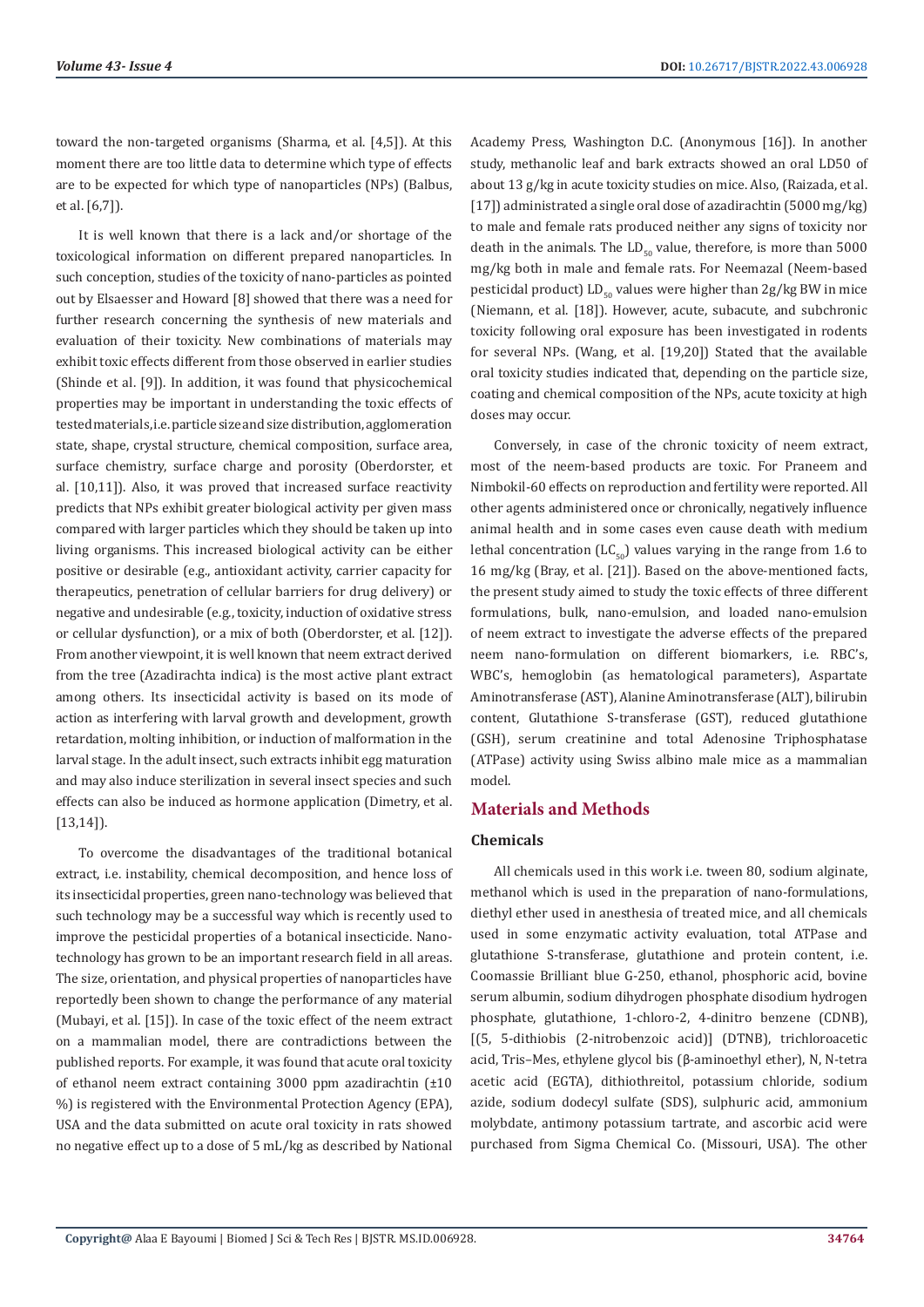enzymatic activities, i.e. Aspartate aminotransferase (AST), Alanine aminotransferase (ALT), and bilirubin content were evaluated using a kit purchased from Biogiagnostic Company, (Giza, Egypt). Creatinine content was determined using kits purchased from Salucea company, (Giza, Egypt).

#### **Preparation of Nano-Formulations**

**Nano-Emulsion Preparation:** Neem oil 0.03 % azadirachtin obtained from (Department of Pests and Plant Protection, National Research Centre) was used in this investigation. Neem oil, Tween 80 and distilled water were used in the preparation of emulsion by a modification of the method described by (Jerobin, et al. [22]). Nano-emulsion preparations were prepared by diluting the neem oil with distilled water in a ratio of 1:1 (oil: water). Two percent of Tween 80 was added as an emulsifier. The formed emulsion was sonicated for 30 min using an ultrasonic cleaner set, (model WUC-DO3H 290W and 60 Hz, Wertheim, Germany), then sonicated for 1 min using a high energy ultrasonication probe, (model VCX750, 750W, 20 kHz, Newtown, USA), and re-sonicated for 30 min by the ultrasonic cleaner under cooling conditions using ice path. In another experiment, neem oil was sonicated using the same abovementioned ultrasonic cleaner set only for I hour without using a high energy ultrasonication probe.

**Preparation of Loaded Nano-Emulsions:** Alginate nanocapsules were prepared using oil in water (o/w) emulsification, followed by crosslinking using calcium chloride and solvent removal (in the case of using solvent), using modified versions of the methods described by (Bouchemal, et al. [23]) and (Lertsutthiwong, et al. [24]). Sodium alginate solution (3 %, w/v) was prepared by dissolution in distilled water at 50˚C for 45 min. The tested oil was diluted by distilled water using Tween 80 as an emulsifier with mechanical stirring for 10 min. Briefly, the sodium alginate o/w emulsion was made by dropwise dispersion of diluted oil into an appropriate volume of alginate solution (1:1 oil to alginate) under continuous mechanical stirring at room temperature. The emulsion thus formed was sonicated for 30 min using the same above-mentioned ultrasonic cleaner set and then sonicated for 2 min using the same mentioned high energy ultrasonication probe. An appropriate volume of  $\text{CaCl}_{2}$  (2:10  $\text{CaCl}_{2}$  to alginate, respectively) was then added to the resulting emulsion and stirred for an additional 30 min and sonicated as mentioned previously. The loaded nanocapsule suspension was equilibrated overnight. Nano-capsules were obtained as a dispersion in an aqueous solution.

**Characterization of Nano-Formulations:** To ensure that the prepared neem oil formulations have become in the nano-sized particles, different methods of characterization were followed up to measure the morphological shape, size, uniformity content, and

chemical interactions of the obtained nano-formulations and/or nanoparticles.

**Transmission Electron Microscopy (TEM):** The morphological shapes of prepared nano-formulations were tested using Transmission Electron Microscopy (TEM) (Jeol, JEM-210, Tokyo, Japan). The nano-capsule suspensions were diluted with distilled water and deposited onto a carbon-coated copper grid and stained with a 1 % phosphotungstic acid then examined by magnification (20000X) and photographed (Rivera, et al. [25]) (Figure 1).



**Figure 1:** Transmission electron microscopy (TEM) images, a) Neem nano-emulsion and b) Neem loaded nano-emulsion.

**UV Spectrophotometric Examinations**: Loaded nano-capsules were evaluated for the active ingredient contents (azadirachtin in neem oil) and this was carried out by refluxing 0.75 gm of the loaded nano-emulsions with 10 mL of methanol at 65  $^{\circ}$ C. Refluxing was continued for 1 h, to ensure complete extraction of encapsulated oil. The samples were then centrifuged at 10.000 xg for 10 min. The absorbance of methanol containing the extracted amount of azadirachtin was taken at a wavelength of 214 nm (Jerobin, et al. [22]) and extracted the amount of menthol was taken at a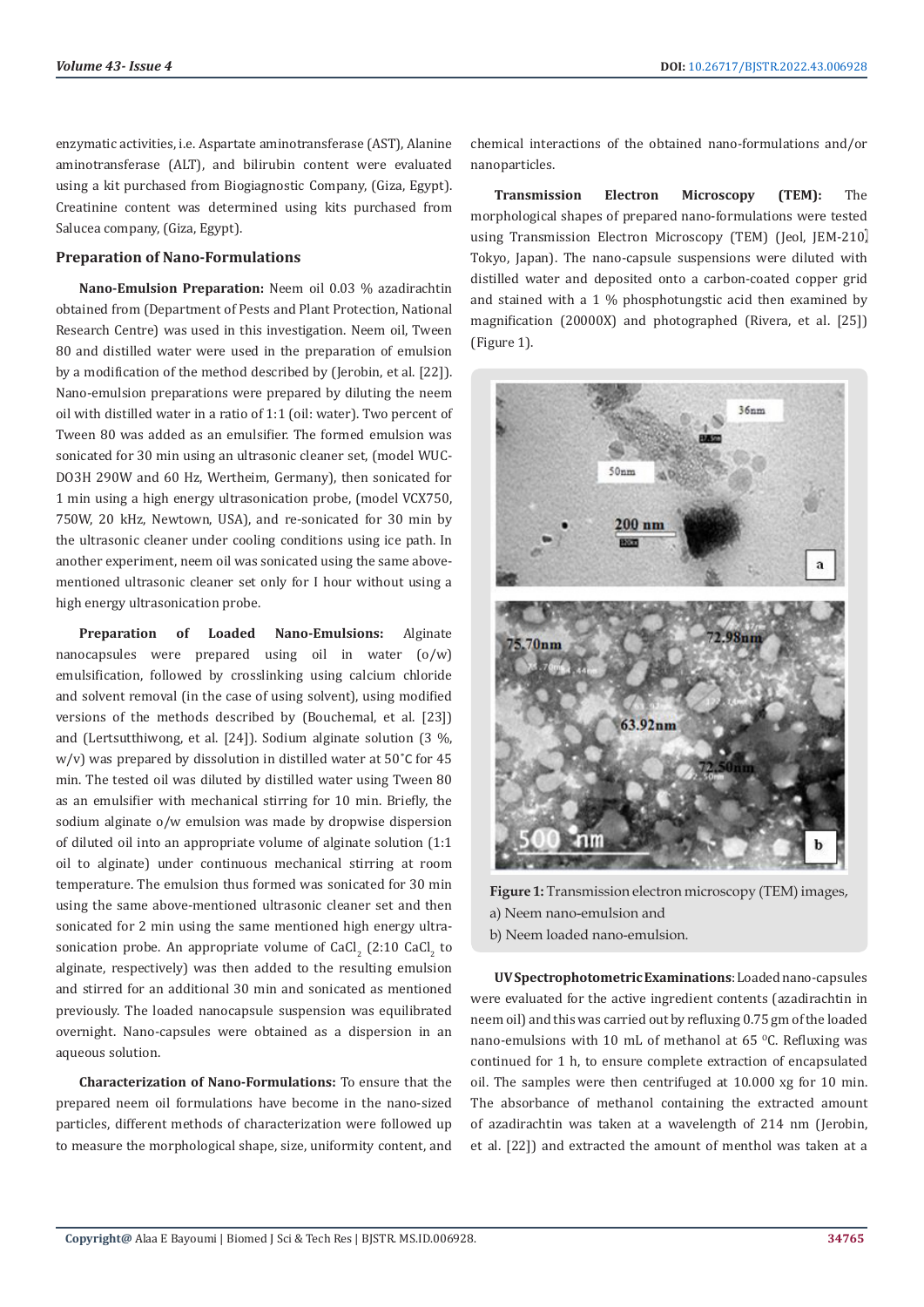wavelength of 230 nm (Xue, et al. [26]) in a UV spectrophotometer, (CHEM-7, California, USA), using absolute methanol as a blank. Oil concentration was calculated with the use of a calibration curve obtained from samples of pure oil within a certain concentration range of neem oil. The encapsulation parameters were determined according to (Kumar, et al. [27]) as follows:

%EncapsulationEfficiency(EE) = 
$$
\frac{The amount of oil measured in the superna tan t}{The total amount of oil}
$$
  
\n% Local integration (LC) = The amount of oil measured in the superna tan t  
\n% A cadine example (LC) = The amount of oil measured in the superna tan t

int sup tan % ( ) <sup>100</sup> *Theamountofoilmeasured he erna t Loadingcapcity LC Totaleightofnano capsules* <sup>=</sup> <sup>×</sup> <sup>−</sup>

**Fourier Transforms Infrared (FTIR) measurements:** FTIR measurements were carried out to detect any chemical interactions between neem oil nano-emulsion and Na-Alg or the cross-linking agent CaCl2. This was carried out by taking the following samples from both tested Neem oil: pure bulk oil, oil nano-emulsion, and loaded Nano-emulsion. The FTIR measurements were carried out using FTIR 6600 (JASCO, Tokyo, Japan) according to the method described by (Jerobin, et al. [22]).

**Toxicological Effects of Neem Oil Formulations on Swiss Male Albino Mice:** To investigate the toxic effect of the prepared neem formulation on the mammalian organisms, inbred normal Swiss albino male mice weighing 20-25 g were used throughout this study. Mice were obtained from the central animal house of the National Research Centre. The mice were kept in the Departmental Animal House at 26±2 °C and relative humidity of 44-56 %, with light and dark cycles of 10 and 14 hr respectively. Animals were provided with a standard rodent pellet diet. Food and water were allowed ad libitum.

**Acute Oral LD50 Toxicity Test:** An acute oral toxicity study for calculating  $LD_{\epsilon_0}$  was carried out. Animals have been divided into four groups each of three mice. The tested groups were orally treated using a gavage needle with neem formulations at the doses of 81.93, 106.51, 138.46, and 180.00 mg azadirachtin (aza)/kg body weight (BW). The control group was treated with distilled water. Following oral administration, the animals were observed for mortality during the first 24 h. The lethal dose  $\left(LD_{50}\right)$  was estimated according to the method described by (Weil [28]).

**Sub-Acute Toxicity Study:** Doses of LD<sub>10</sub> were calculated for each neem formulation, i.e. bulk, nano, and loaded nano-emulsion to be used in the sub-lethal tests. Three groups of 18 male mice received a daily dose of 28.18 mg aza/kg BW for bulk neem oil, 26.97 mg aza/kg BW for neem oil nano-emulsion, and 22.67 mg aza/kg BW for loaded nano-emulsion for seven days. After the seventh day, recovery periods of two weeks were estimated without any treatments. The oral administration time course of the tested formulations was followed according to the method described by (Hayes [29]).

**Determination of Hematological and Clinical Biomarkers:**  During the experimental period, samples of blood, serum, liver, and brain were collected after anesthesia using diethyl ether and dissection of the treated mice on the first, third, fifth, seventh, fourteenth, and twentieth day. Tissue samples have been weighed and homogenized in 0.1 M phosphate buffer (pH 7.0) a ratio of 1:2 w/v. The resultant homogenate was centrifuged at 10.000 xg /4˚C/ 30min. The resultant supernatant was obtained and stored at -80˚C until assaying. Red Blood Corpuscles (RBCs), White Blood Cells (WBCs), and hemoglobin were determined in fresh blood samples according to the methods of (Drabkin, et al. [30]). As hepatotoxicity biomarkers, Aspartate Aminotransferase (AST) and Alanine Aminotransferase (ALT) were determined according to the method of (Reitman, et al. [31]). Glutathione S-transferase (GST) was determined spectrophotometrically according to the method of (Habig, et al. [32]) while reduced glutathione (GSH) content in the liver was measured according to the colorimetric method of (Ellman [33]). Bilirubin content was determined in serum samples according to (Walter, et al. [34]). As a nephrotoxicity biomarker, serum creatinine was evaluated according to the method of (Tobias, et al. [35]). In addition, the activity of total Adenosine Triphosphatase (ATPase) activity was measured according to the method of (Sarkadi, et al. [36]). Total protein determination was carried out according to the method described by (Bradford [37]).

**Statistical Analysis:** Data were subjected to statistical analysis by one-way analysis of variance (ANOVA) using SPSS software (Tukey test). A value of  $p < 0.05$  was considered statistically significant.

# **Results**

#### **Characterization of Nano-Preparations**

**Electron Microscopy Examination:** The prepared neem nanoformulations, i.e. nano-emulsions and loaded nano-emulsions, were examined using a Transmission Electron Microscope (TEM). Data from TEM showed that nanoparticles diameters ranged between 30-50 nm and almost all the prepared nanoparticles were spherical with a smooth surface (Figure 1a). In the case of the prepared alginate nanocapsules containing neem oil (loaded nano-emulsion), the particle diameters were bigger than those of emulsion particles and increased to be 60-80 nm (Figure 1b).

**Fourier Transforms Infrared (FTIR) Measurements:**  The chemical interactions among the ingredients i.e., sodium alginate (Na-Alg) and botanical oils nano-emulsions were studied to understand the stability of nano-emulsion inside the matrix system. FTIR data is represented in (Figure 2) for neem oil (curve a); neem oil nano-emulsion (curve b) and neem oil loaded nanoemulsion (curve c) and summarized in Table 1. The characteristic sharp peaks of neem oil were at 3455.81 (O-H), 2925.48 (aromatic and/ or vinylic C-H), 2854 (aliphatic C-H), and 1037 (various C-O), respectively.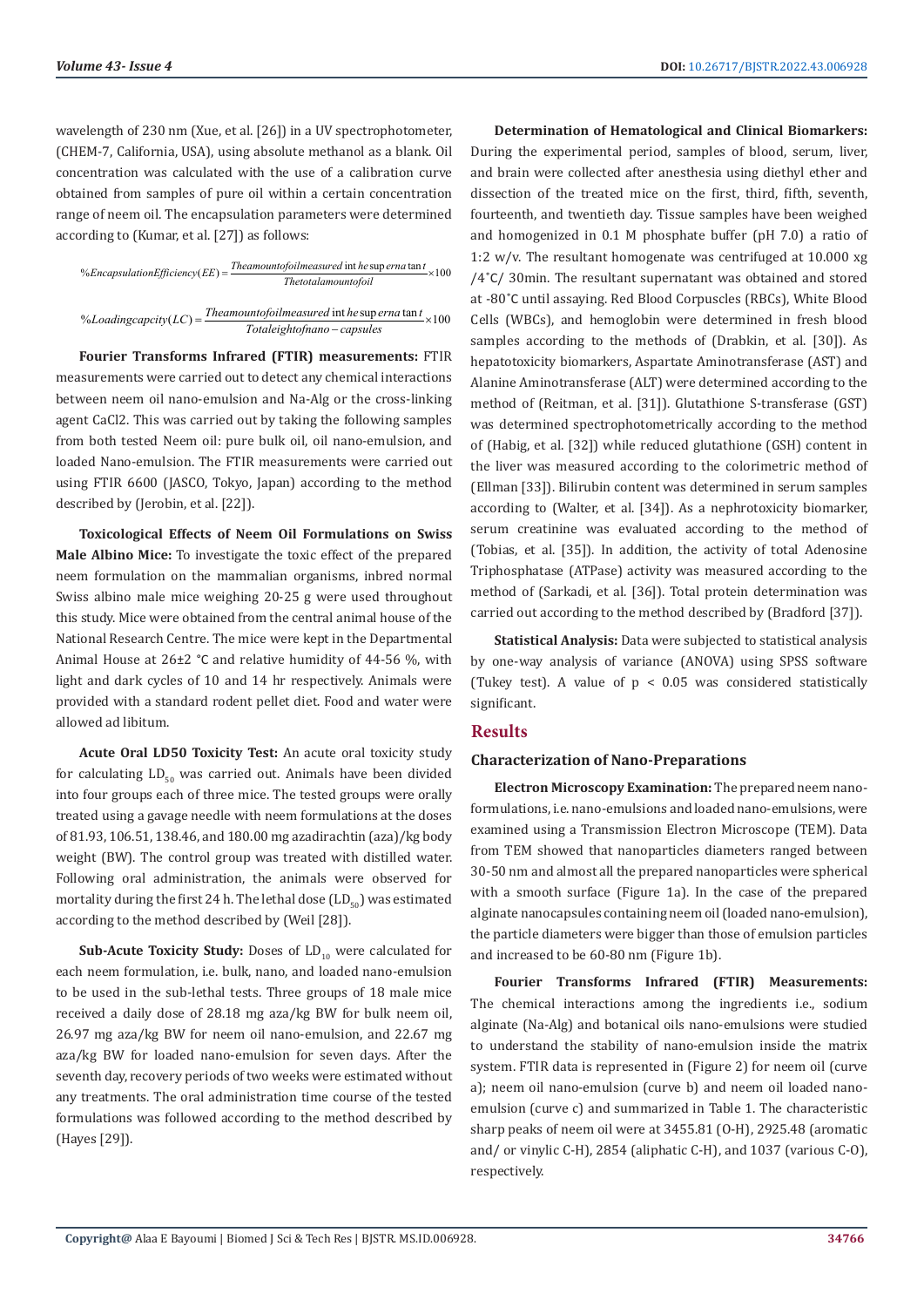

**Figure 2:** FTIR spectra of

- a) Pure neem oil,
- b) Neem oil nano-emulsion and
- c) Neem oil loaded alginate nano-emulsion.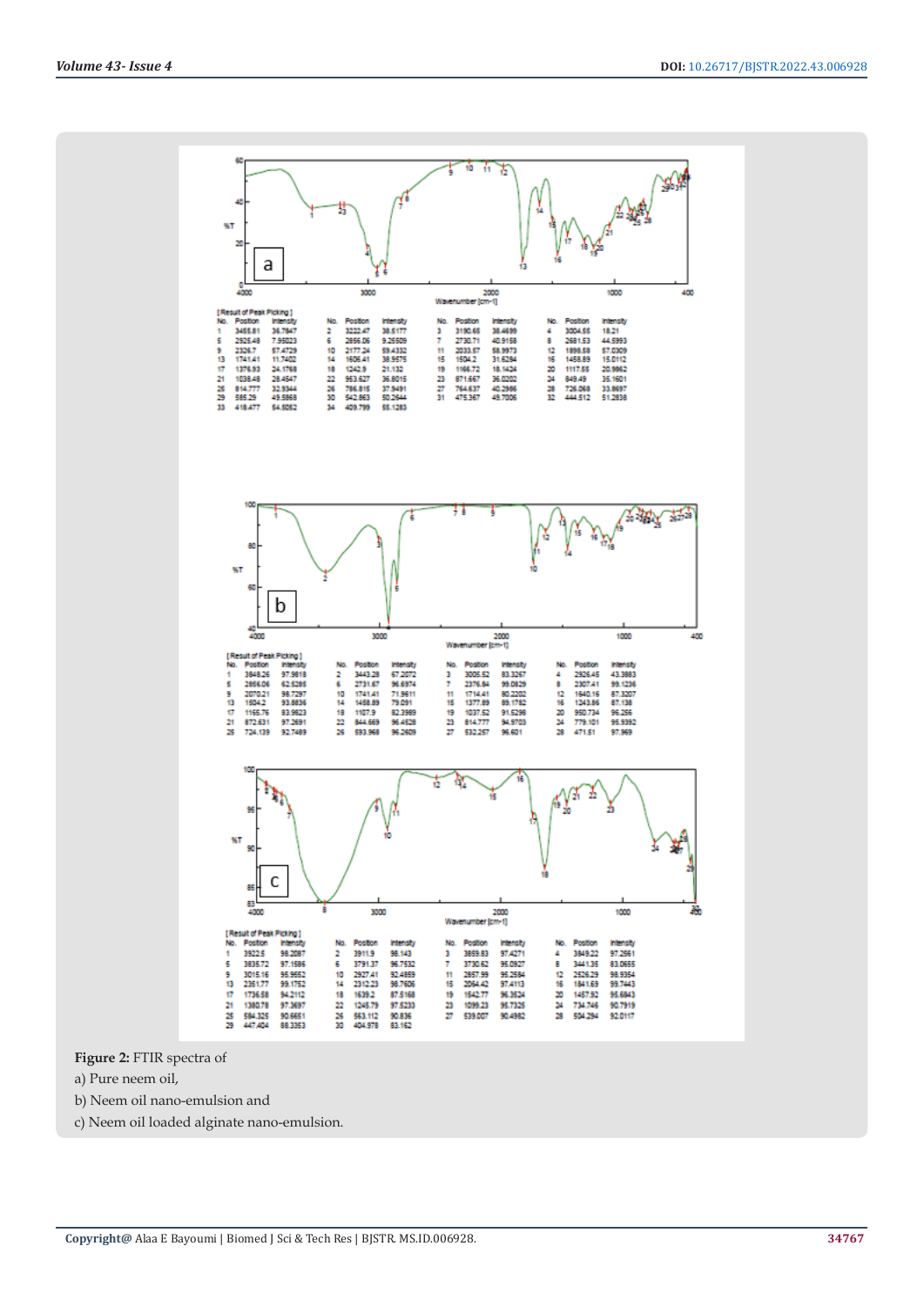| <b>Chemical groups</b> | <b>Formulations</b> |               |                      |  |  |  |  |
|------------------------|---------------------|---------------|----------------------|--|--|--|--|
|                        | <b>Bulk oil</b>     | Nano-emulsion | Loaded nano-emulsion |  |  |  |  |
| Hydroxyl group         | 3455.81             | 3443.28       | 3441.35              |  |  |  |  |
| Aromatic and vinylic   | 2925.48             | 2926.45       | 2927.41              |  |  |  |  |
| Aliphatic              | 2854                | 2856.06       | 2857.99              |  |  |  |  |
| Various                | 1038.48             | 1037.52       | 1099.23              |  |  |  |  |

**Table 1:** Summarizing of major chemical groups FTIR spectra of the neem oil bulk and nano-formulations.

**Determination of Encapsulation Efficiency (EE) and Loading Capacity (LC) of prepared loaded nano-formulations:**  Results of incorporation of neem oil into alginate nano-capsules to prevent the rapid evaporation, and degradation and enhance their stability showed that the encapsulation efficiency (%EE) increased with the loaded emulsion prepared with distilled water than those prepared using ethanol. The EE was 75.53% and 21.49%, respectively. On the other hand, loading capacity (%LC) showed the same significant differences between the two treatments, they were 1.99% and 1.40%, respectively.

**Toxicity of the Prepared Neem Nano-Formulations on Swiss Male Albino Mice:** The toxicological effects of the prepared neem nano-formulations compared with the bulk one on swiss male albino mice were investigated through the determination of acute oral  $LD_{50}$  and study of the toxic effect of sublethal dose  $(LD_{10})$ on some biochemical parameters.

**Table 2:**  $LD_{50}$  and  $LD_{10}$  values of the prepared neem nanoemulsion, loaded nano-emulsion and bulk formulations, determined after 24 hr of oral administration to Swiss male albino mice.

| <b>Tested formulations</b> | $LD_{50} (mg/kg)$ | $LD_{10}$ (mg/kg) |  |  |
|----------------------------|-------------------|-------------------|--|--|
| bulk                       | 140.90            | 28.18             |  |  |
| Nano-emulsion              | 134.83            | 26.97             |  |  |
| Loaded Nano-emulsion       | 113.33            | 22.67             |  |  |

**Acute Oral Dose**  $LD_{50}$ **:** The acute oral  $LD_{50}$  and sub-lethal  $LD_{10}$ values of bulk, nano-emulsion, and loaded nano-emulsion were determined using Swiss male albino mice. Data listed in Table 2 showed the determined  $LD_{50}$  values which reached 113.33, 134.83, and 140.90 mg/kg body weight for loaded nano-emulsion, nanoemulsion, and bulk formulations, respectively. Such values indicate that the loaded nano-emulsion was the most toxic formulation than the other two tested formulations. The same trend was observed when the sublethal dose  $(LD_{10})$  values were determined. Such doses were calculated at 22.67, 26.97, and 28.18 mg/kg for the loaded nano-emulsion, nano-emulsion, and the bulk formulation, respectively. Thus, the loaded nano-emulsion exhibited the most toxic prepared nano-formulation of the oil neem extract.

Toxicity of Sub-Lethal Dose (LD<sub>10</sub>) of the Tested Neem Bulk **and Two Nano-Formulations on Some Biomarkers:** To investigate the toxic effects of the prepared bulk and two nano-formulations of neem extract, the tested formulations were administrated to Swiss male albino mice orally at their corresponding sublethal dose  $(LD_{10})$  for seven days (subacute administration) and the exposure procedure was stopped during two weeks (as a recovery period) based on the guideline described by (Hayes [29]). To explore the toxic effects of the tested formulations, some biochemical markers were targeted and measured during the subacute treatment, i.e. hematological, hepatotoxicity, and renal biomarkers.

**Hematological Biomarkers:** The effect of the tested neem formulations was examined on different hematological biomarkers, i.e. Hemoglobin, Red blood corpuscles (RBCs), and White blood cells (WBCs). Data in Table 3 showed that hemoglobin levels were altered significantly in some treatments while not affected in other ones. For example, after treatment of the albino mice with the bulk formulation, the hemoglobin increased significantly, after the first and third days of continuous treatment to reach +39.61 and +107.53 % of control values, respectively, while on the twentieth day (after 14 days of recovery period) it was elevated to be +52.84 % of control value. When the albino mice were treated with the neem nano-emulsion, a significant increase was recorded after three days of continuous treatment to be +99.73 % of control values and after two weeks of ending the treatment (the twentieth day) to be +20.31 of the control value. In the case of loaded nano-emulsion, the hemoglobin level was affected significantly to be evaluated at +77.81 % of the control value on the third day of continuous exposure. On the seventh day, the hemoglobin level was decreased significantly to be -55.95 % of the control value, while after one and two weeks of ending the treatment (the fourteenth and twentieth day), the hemoglobin level was returned to be increased significantly to be +32.63 and +86.24 %, respectively, of the control value. However, the hemoglobin levels were not significantly affected in the other treatments.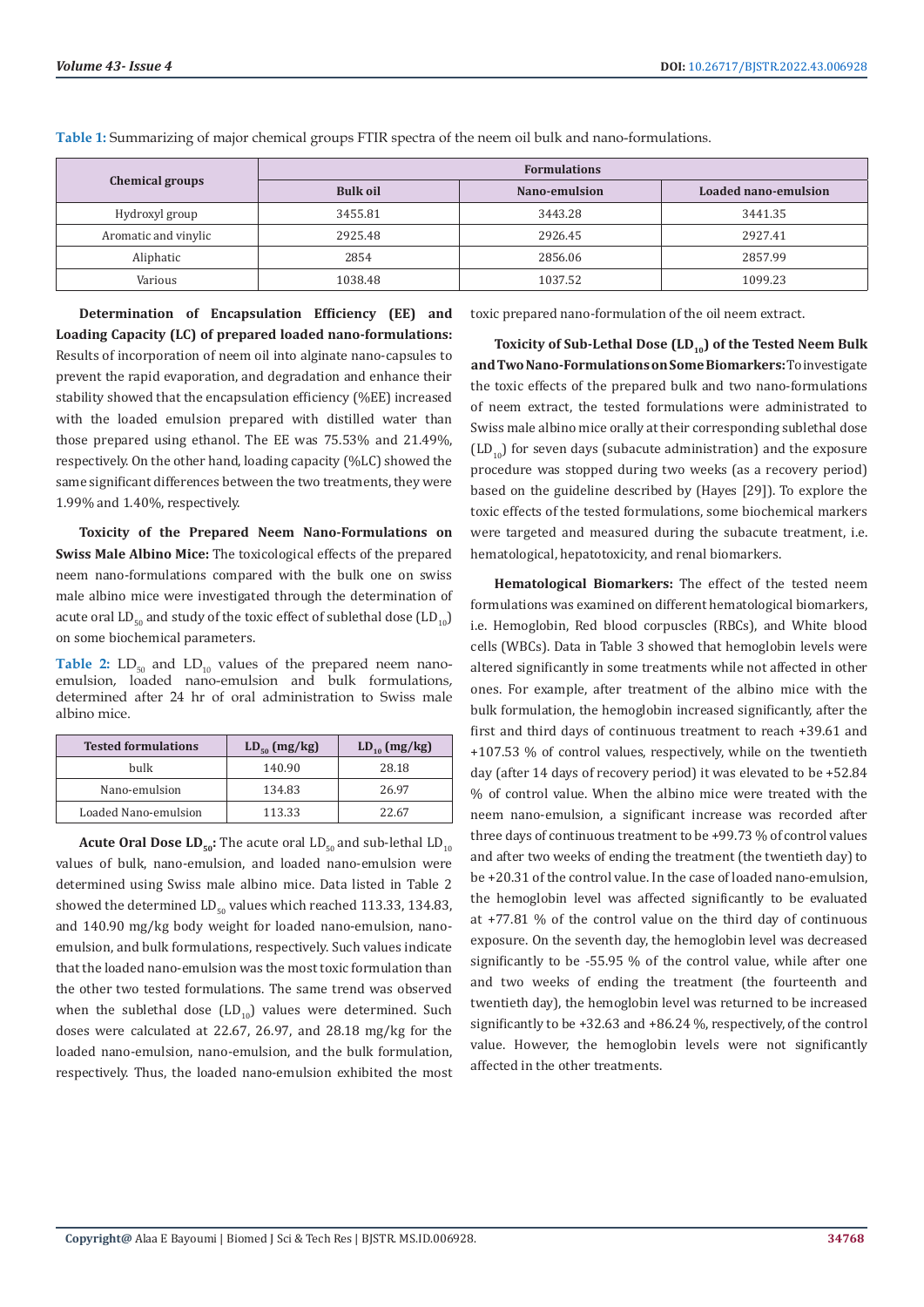| <b>Biomarker</b>    | <b>Formulations</b> | Levels of Biomarkers at Days of Continuous Treatment and Their Corre-<br><b>Recovery Period (Days After</b><br>the End of Treatment)<br>sponding Percentage |                               |                                |                              |                               |                                |  |
|---------------------|---------------------|-------------------------------------------------------------------------------------------------------------------------------------------------------------|-------------------------------|--------------------------------|------------------------------|-------------------------------|--------------------------------|--|
|                     |                     | First                                                                                                                                                       | <b>Third</b>                  | <b>Fifth</b>                   | Seventh                      | Fourteenth                    | Twentieth                      |  |
|                     | Bulk                | 14.38±0.87 <sup>a</sup>                                                                                                                                     | $15.15 \pm 0.47$ <sup>a</sup> | $8.15 \pm 0.89^a$              | $6.85 \pm 0.12$ <sup>a</sup> | $11.93 \pm 0.92$ <sup>a</sup> | $7.00 \pm 0.82$ <sub>a,b</sub> |  |
|                     |                     | $(+39.61)$                                                                                                                                                  | $(+107.53)$                   | $(-20.95)$                     | $(+13.29)$                   | $(+31.97)$                    | $(+52.84)$                     |  |
| Hemoglobine         | Nano-emul.          | $9.57 \pm 0.30^{\rm b}$                                                                                                                                     | 14.58±0.032 <sup>a</sup>      | $7.72 \pm 0.72$ <sup>a</sup>   | $6.63 \pm 0.60$ <sup>a</sup> | $9.33 \pm 0.13$ <sup>a</sup>  | $5.51 \pm 0.58$ b,c            |  |
| (g/dl)              |                     | $(-7.09)$                                                                                                                                                   | $(+99.73)$                    | $(-25.12)$                     | $(-16.08)$                   | $(+3.21)$                     | $(+20.31)$                     |  |
|                     | Loaded nano-emul.   | $10.64 \pm 0.19^b$                                                                                                                                          | 12.98±0.25 <sup>b</sup>       | $10.20 \pm 0.16^a$             | 3.48±0.33 <sup>b</sup>       | 11.99±0.80 <sup>a</sup>       | $8.53 \pm 0.12$ <sup>a</sup>   |  |
|                     |                     | $(+3.30)$                                                                                                                                                   | $(+77.81)$                    | $(-1.07)$                      | $(-55.95)$                   | $(+32.63)$                    | $(+86.24)$                     |  |
|                     | Cont.               | $10.30 \pm 0.11$ <sup>b</sup>                                                                                                                               | $7.30 \pm 0.37$ c             | $10.31 \pm 0.65^{\text{a}}$    | 7.90±0.32 <sup>a</sup>       | $9.04 \pm 0.91$ <sup>a</sup>  | $4.58 \pm 0.21$ <sup>d</sup>   |  |
|                     | F value             | $20.61^{\ast\ast}$                                                                                                                                          | 122.86**                      | 4.15 <sup>NS</sup>             | 24.87**                      | 4.41 <sup>NS</sup>            | $11.34**$                      |  |
|                     | Bulk                | 954.67±2.60 <sup>a</sup>                                                                                                                                    | 173.33±14.53 <sup>d</sup>     | 632.00±4.62 <sup>b</sup>       | 858.00±30.35 <sup>a</sup>    | 924.33±34.81 <sup>b</sup>     | 837.33±42.67ª                  |  |
|                     |                     | $(+103.41)$                                                                                                                                                 | $(+6.12)$                     | $(-14.48)$                     | $(+4.13)$                    | $(+15.54)$                    | $(+10.18)$                     |  |
| <b>RBC</b>          | Nano-emul.          | 375.00±8.66c                                                                                                                                                | 232.33±10.11c                 | 292.00±2.31 <sup>d</sup>       | 663.33±18.56 <sup>b</sup>    | 1440.0±46.19 <sup>a</sup>     | 904.00±41.57 <sup>a</sup>      |  |
| $(Cell x104/\mu l)$ |                     | $(-20.04)$                                                                                                                                                  | $(+42.25)$                    | $(-60.49)$                     | $(-19.50)$                   | $(+80.00)$                    | $(+18.95)$                     |  |
|                     | Loaded nano-emul.   | 787.00±12.12 <sup>b</sup>                                                                                                                                   | 725.00±14.43 <sup>b</sup>     | 520.00±23.09c                  | 136.00±13.86c                | 1317.30±2.32 <sup>a</sup>     | 837.33±69.33ª                  |  |
|                     |                     | $(+67.80)$                                                                                                                                                  | $(+343.89)$                   | $(-29.63)$                     | $(-83.50)$                   | $(+64.63)$                    | $(+10.18)$                     |  |
|                     | Cont.               | 469.00±2.31c                                                                                                                                                | 163.33±2.33 <sup>a</sup>      | 739.00±3.00 <sup>a</sup>       | 824±13.86 <sup>a</sup>       | 800.00±4.62 <sup>b</sup>      | 760.00±23.09 <sup>a</sup>      |  |
|                     | F value             | 59.25**                                                                                                                                                     | $272.32**$                    | 257.38**                       | 270.25**                     | 62.47**                       | 1.56 <sup>NS</sup>             |  |
|                     | Bulk                | $2.67 \pm 0.33^b$                                                                                                                                           | $1.67 \pm 0.33^b$             | $5.00 \pm 0.58$ <sup>a</sup>   | $2.40 \pm 0.29a$             | $1.50 \pm 0.29$ <sup>b</sup>  | $2.67 \pm 0.33^b$              |  |
|                     |                     | $(-51.45)$                                                                                                                                                  | $(-49.85)$                    | $(+150.00)$                    | $(-4.00)$                    | $(-78.57)$                    | $(-44.72)$                     |  |
| <b>WBC</b>          |                     | $1.33 \pm 0.33^b$                                                                                                                                           | $2.33 \pm 0.33^{a,b}$         | $3.00 \pm 0.58$ <sub>a,b</sub> | $2.33 \pm 0.33a$             | $3.50 \pm 0.29$ <sup>b</sup>  | $1.33 \pm 0.33$ c              |  |
| Cell $x10^4/\mu l$  | Nano-emul.          | $(-75.82)$                                                                                                                                                  | $(-30.03)$                    | $(+50.00)$                     | $(-6.80)$                    | $(-50.00)$                    | $(-72.46)$                     |  |
|                     |                     | $1.67 \pm 0.33$ <sup>b</sup>                                                                                                                                | $1.33 \pm 0.33^b$             | $1.67 \pm 0.33^b$              | $1.33 \pm 0.33a$             | $6.00 \pm 0.58$ <sup>a</sup>  | $2.50 \pm 0.29$ b,c            |  |
|                     | Loaded nano-emul.   | $(-69.64)$                                                                                                                                                  | $(-60.06)$                    | $(-16.50)$                     | $(-46.80)$                   | $(-14.29)$                    | $(-48.24)$                     |  |
|                     | Cont.               | $5.5 \pm 0.29$ <sup>a</sup>                                                                                                                                 | $3.33 \pm 0.33$ <sup>a</sup>  | $2.00 \pm 0.58$ <sup>b</sup>   | $2.50 \pm 0.29$ <sup>a</sup> | $7.00 \pm 0.58$ <sup>a</sup>  | $4.83 \pm 0.17$ <sup>a</sup>   |  |
| F value             |                     | 34.38**                                                                                                                                                     | $7.00*$                       | $8.10**$                       | $3.24^{NS}$                  | $29.60**$                     | 25.56**                        |  |

**Table 3:** Levels of hemoglobin, RBCs and WBCs, during the sub-acute oral administration of the sub-lethal doses (LD10) of the tested neem nano-formulations on Swiss male albino mice.

**Note:** \*Each value of the biomarker level represents the mean of 3 replicates ± S.E. Values between brackets represent the percentage of increase or decrease compared to the control animals. Values with different letters within the same Column are significantly different (p.  $< 0.05$ ) (Tukey test).

In the case of Red Blood Corpuscles (RBCs), such parameter was affected significantly in all treatments. For example, their counts were significantly increased after treating the mice with the bulk formulation to be +103.41 % and +6.12 % of control values after the first and third day of the continuous exposure to the corresponding LD10 value, respectively, but returned to decrease to be -14.48 %, in comparison with the control after the fifth day of continuous treatment. When the male albino mice were exposed to the nano-emulsion, data listed in Table 3 indicated that the count of (RBCs) was decreased significantly after the first, fifth, and seventh day of the continuous treatment by the corresponding LD10 value to be -20.04 %, -60.49 % and -19.50 % related to control value, respectively. While on the third day it was increased to be +42.25

%. After one week of the recovery period, the (RBCs) turned back to increase significantly to be +80.00 % of the control value. Treatment by loaded nano-emulsion, the same trend was observed, i.e. significantly increased after the first and third day to be +67.80 % and +343.89 % in (RBCs) counts to control value. While, there was decreasing to be -29.63 % and -83.50 % of the control value after the fifth and seventh day of continuous exposure, respectively. Also, on the the fourteenth and twentieth days (one and two weeks of recovery period) the count of RBCs increased significantly to be +64.63 % and +10.18 %, respectively Table 3.

White Blood Cells (WBCs) were counted in the blood samples collected after exposure of Swiss albino mice to the tested formulations, some significant alterations were recorded. For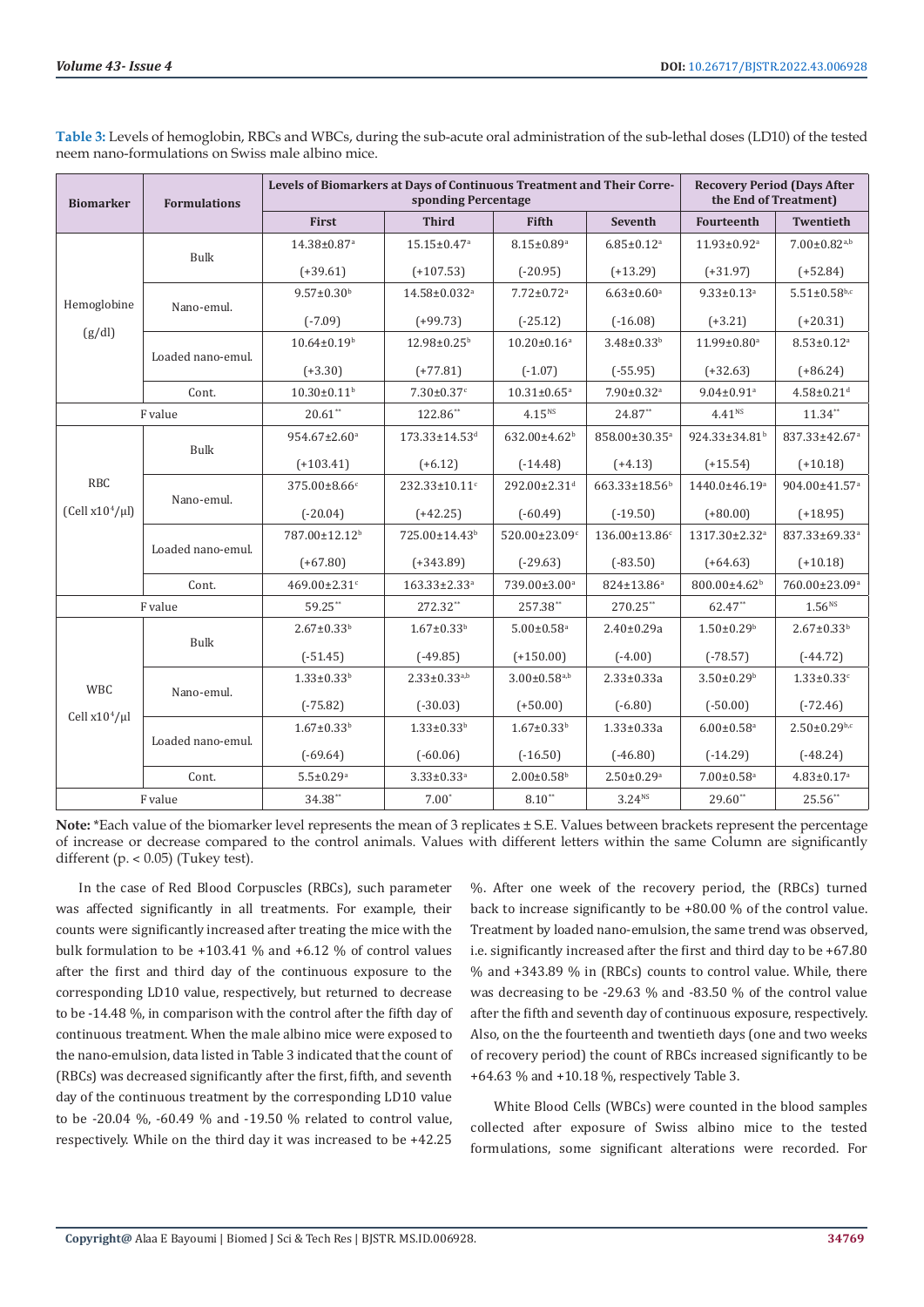example, bulk formulation caused a significant decrease in the (WBC) counts to reach -51.45 %, -49.85 %, -78.57 %, and -44.72 % of control value after the first and third day of continuous exposure, fourteenth and twentieth, respectively. On the contrary, WBC counts were elevated to reach +150.00 % of the control value after the fifth day of continuous exposing the albino mice to the nanoemulsion. Such formulation caused a significant decrease in the counts of (WBCs), to be -75.82 %, -30.03 %, -50.00 %, and -72.46 % of control value after the first and third day of continuous exposure, day fourteenth and twentieth day of a recovery period, respectively. The only insignificant increase in such parameter reached +50.00

% after the fifth day of continuous exposure. In addition, the loaded nano-emulsion caused a significant decrease in the counts of WBC reaching -69.64 %, -60.06 %, and -48.24 % of control value after the first and third day of continuous exposure and twentieth day (two weeks) as a recovery period, respectively.

**Hepatotoxicity Biomarkers:** The effect of the three tested neem formulations, i.e. bulk, nano-emulsion, and loaded nano-emulsion were studied on various hepatotoxicity biomarkers which included, Aspartate aminotransferase (AST), Alanine aminotransferase (ALT) which used as biomarkers for liver function and bilirubin Table 4 while glutathione S- transferase and reduced glutathione Table 5.

**Table 4:** The Specific activities of AST, ALT and bilirubin content and their corresponding activity and/or level percentage during the sub-acute oral administration of the sub-lethal doses  $(LD_{10})$  of the tested neem nano-formulations on Swiss male albino mice.

| <b>Biomarker</b>  | <b>Formulations</b> | Levels Of Biomarkers at Days of Continuous Treatment and Their |                                | <b>Recovery Period (Days After the</b><br><b>End of Treatment)</b> |                              |                                                                                        |                               |
|-------------------|---------------------|----------------------------------------------------------------|--------------------------------|--------------------------------------------------------------------|------------------------------|----------------------------------------------------------------------------------------|-------------------------------|
|                   |                     | First                                                          | <b>Third</b>                   | <b>Fifth</b>                                                       | Seventh                      | <b>Fourteenth</b>                                                                      | <b>Twentieth</b>              |
|                   | <b>Bulk</b>         | $95.54 \pm 0.80$ <sub>b,c</sub>                                | $147.50 \pm 1.44$ <sup>a</sup> | $96.74 \pm 0.98$ <sup>b</sup>                                      | $96.58 \pm 0.30^{\circ}$     | $87.79 \pm 0.45^{\rm b}$                                                               | $92.21 \pm 0.58$ <sup>b</sup> |
|                   |                     | $-2.80$                                                        | $+57.27$                       | $+0.73$                                                            | $+8.98$                      | $+2.26$                                                                                | $+3.02$                       |
| <b>AST</b>        | Nano-emul.          | $102.12 \pm 1.22$ <sup>a,b</sup>                               | $91.53 \pm 0.84$ <sup>b</sup>  | 100.97±0.82 <sup>a</sup>                                           | 102.47±1.08 <sup>a</sup>     | $96.43 \pm 0.60$ <sup>a</sup>                                                          | 84.67±0.62 <sup>d</sup>       |
| (units/mL)        |                     | $+3.90$                                                        | $-2.41$                        | $+5.13$                                                            | $+15.63$                     | $+12.32$                                                                               | $-5.41$                       |
|                   | Loaded nano-emul.   | $92.14 \pm 0.62$ <sup>c</sup>                                  | $93.56 \pm 0.03^b$             | $90.33 \pm 0.32$ <sup>c</sup>                                      | $96.56 \pm 0.57^{\rm b}$     | 98.22±1.42 <sup>a</sup>                                                                | 97.86±0.67 <sup>a</sup>       |
|                   |                     | $-6.26$                                                        | $-0.25$                        | $-5.95$                                                            | $+8.96$                      | $+14.41$                                                                               | $+9.33$                       |
|                   | Cont.               | 98.29±1.87 <sup>a</sup>                                        | $93.79 \pm 0.96$               | $96.04 \pm 0.21$ <sup>b</sup>                                      | 88.62±0.33c                  | 85.85±0.55 <sup>b</sup>                                                                | 89.51±0.24c                   |
|                   | F value             | $10.88**$                                                      | 799.11**                       | 43.20**                                                            | $76.15**$                    | 52.53**                                                                                | 99.24**                       |
|                   |                     | 12.30±0.36 <sup>a</sup>                                        | $17.01 \pm 0.24$ <sup>a</sup>  | 12.49±0.39 <sup>a</sup>                                            | 15.28±0.48 <sup>b</sup>      | 14.94±0.48b,c                                                                          | 12.15±0.49 <sup>a</sup>       |
|                   | <b>Bulk</b>         | $-6.53$                                                        | $+23.98$                       | 5.58                                                               | $-44.74$                     | $-47.26$                                                                               | $-1.78$                       |
| ALT<br>(units/mL) | Nano-emul.          | $13.00 \pm 0.33$ <sup>a</sup>                                  | $12.78 \pm 0.12$ <sup>b</sup>  | $13.88 \pm 1.22$ <sup>a</sup>                                      | $14.53 \pm 1.03^b$           | $15.58 \pm 0.25^{\rm b}$                                                               | $13.96 \pm 0.79$ <sup>a</sup> |
|                   |                     | $-1.22$                                                        | $-6.85$                        | $+17.33$                                                           | $-47.45$                     | $-45.01$                                                                               | $+12.85$                      |
|                   | Loaded nano-emul.   | $13.69 \pm 1.11$ <sup>a</sup>                                  | $16.47 \pm 0.28$ <sup>a</sup>  | 14.94±0.54 <sup>a</sup>                                            | $15.11 \pm 0.64^b$           | $13.61 \pm 0.61$ <sup>c</sup>                                                          | $13.04 \pm 0.53$ <sup>a</sup> |
|                   |                     | $+4.03$                                                        | $+20.04$                       | $+26.29$                                                           | $-45.35$                     | $-51.96$                                                                               | $+5.42$                       |
|                   | Cont.               | 13.16±0.84 <sup>a</sup>                                        | $13.72 \pm 0.16$ <sup>b</sup>  | $11.83 \pm 0.20$ <sup>a</sup>                                      | 27.65±0.08 <sup>a</sup>      | 28.33±0.18 <sup>a</sup>                                                                | 12.37±0.27 <sup>a</sup>       |
|                   | F value             | 0.61 <sup>NS</sup>                                             | 97.05**                        | $3.84*$                                                            | 94.24**                      | 274.12**                                                                               | $2.19^{NS}$                   |
|                   | Bulk                | $1.58 \pm 0.13^{a,b}$                                          | $0.5 \pm 0.03^b$               | $1.32 \pm 0.34$ <sup>b</sup>                                       | $0.98 \pm 0.16$ <sup>b</sup> | $1.17 \pm 0.07$ <sup>b</sup><br>$1.55 \pm 0.07$ <sup>a</sup><br>$+355.88$<br>$+120.75$ |                               |
|                   |                     | $+50.48$                                                       | $-53.70$                       | $+78.38$                                                           | $+11.36$                     |                                                                                        |                               |
| Bilirubin-Di-     | Nano-emul.          | $1.41 \pm 0.22$ <sup>b</sup>                                   | $1.09 \pm 0.02$ <sup>a</sup>   | $1.74 \pm 0.44$ <sup>a</sup>                                       | $1.44 \pm 0.02^{a,b}$        | $1.42 \pm 0.23^{a,b}$                                                                  | $0.81 \pm 0.07$ <sup>b</sup>  |
| rect              |                     | $+34.29$                                                       | $+0.93$                        | $+135.14$                                                          | $+63.64$                     | $+167.92$                                                                              | $+138.24$                     |
| (mg/dL)           | Loaded nano-emul.   | $2.12 \pm 0.13$ <sup>a</sup>                                   | $1.22 \pm 0.09^a$              | $0.88 \pm 0.065$ <sup>c</sup>                                      | $1.60 \pm 0.20$ <sup>a</sup> | $2.28 \pm 0.32$ <sup>a</sup>                                                           | $0.83 \pm 0.04^b$             |
|                   |                     | 101.90                                                         | $+12.96$                       | $+18.92$                                                           | $+81.82$                     | $+330.19$                                                                              | $+144.12$                     |
|                   | Cont.               | $1.05 \pm 0.06$ <sup>b</sup>                                   | $1.08 \pm 0.09^a$              | $0.74 \pm 0.04$ c                                                  | $0.88 \pm 0.36$              | $0.53 \pm 0.06$ <sup>b</sup>                                                           | $0.34 \pm 0.03$ <sup>c</sup>  |
| F value           |                     | $9.31$ **                                                      | $23.69**$                      | 88.71**                                                            | $7.15*$                      | 12.96**                                                                                | $85.12**$                     |

**Note:** \*Each value of the biomarker level represents the mean of 3 replicates ± S.E. Values between brackets represent the percentage of increase or decrease compared to the control animals. Values with different letters within the same Column are significantly different  $(p. < 0.05)$  (Tukey test).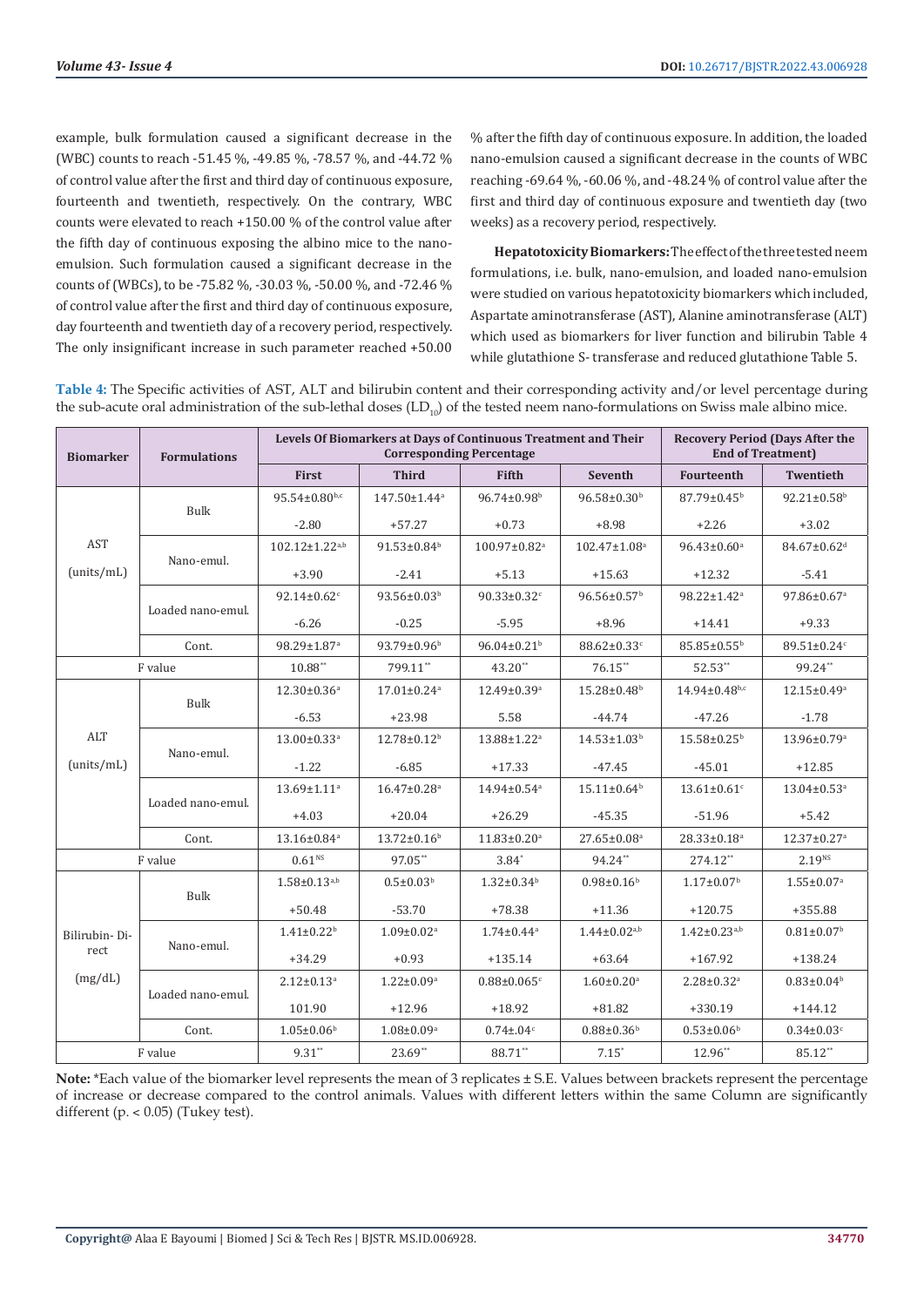| <b>Biomarker</b>   | <b>Formulations</b> |                                | Levels Of Biomarkers at Days of Continuous Treatment and<br><b>Their Corresponding Percentage</b> | <b>Recovery Period (Days After</b><br>the End of Treatment) |                                |                                |                               |
|--------------------|---------------------|--------------------------------|---------------------------------------------------------------------------------------------------|-------------------------------------------------------------|--------------------------------|--------------------------------|-------------------------------|
|                    |                     | <b>First</b>                   | <b>Third</b>                                                                                      | Fifth                                                       | <b>Seventh</b>                 | <b>Fourteenth</b>              | <b>Twentieth</b>              |
|                    |                     | $0.53 \pm 0.02$ <sup>c</sup>   | $6.32 \pm 0.13$ <sup>a</sup>                                                                      | $0.99 \pm 0.02$ <sup>a</sup>                                | $2.11 \pm 0.02$ <sup>b</sup>   | $0.19 \pm 0.003$ <sup>c</sup>  | $0.23 \pm 0.04^b$             |
| Glutathi-          | <b>Bulk</b>         | $-53.10$                       | $+8.22$                                                                                           | $+241.38$                                                   | $+86.73$                       | $-73.61$                       | $-92.01$                      |
| one-S-transferase  |                     | $1.80 \pm 0.09$ <sup>a</sup>   | $5.90 \pm 0.20$ <sup>a</sup>                                                                      | $0.21 \pm 0.01$ <sup>c</sup>                                | $0.54 \pm 0.02$ <sup>d</sup>   | $0.13 \pm 0.01$ <sup>c</sup>   | $0.20 \pm 0.003$ <sup>b</sup> |
| (GST)              | Nano-emul.          | $+59.29$                       | $+1.03$                                                                                           | $-27.59$                                                    | $-52.21$                       | $-81.94$                       | $-93.06$                      |
| (nmol/min/mg)      |                     | $0.20 \pm 0.01$ <sup>d</sup>   | $6.19 \pm 0.23$ <sup>a</sup>                                                                      | $0.98 \pm 0.03$ <sup>a</sup>                                | $2.98 \pm 0.17$ <sup>a</sup>   | $0.33 \pm 0.01$ <sup>b</sup>   | $0.83{\pm}0.06^{\rm b}$       |
| protein)           | Loaded nano-emul.   | $-82.30$                       | $+5.99$                                                                                           | $+237.93$                                                   | $+163.72$                      | $-54.17$                       | $-71.18$                      |
|                    | Cont.               | $1.13 \pm 0.01$                | $5.84 \pm .31$ <sup>a</sup>                                                                       | $0.29 \pm 0.003$ <sup>b</sup>                               | $1.13 \pm 0.01$ <sup>c</sup>   | $0.72 \pm 0.03$ <sup>a</sup>   | $2.88 \pm 0.31$ <sup>a</sup>  |
|                    | F value             | 215.74**                       | 1.03                                                                                              | 644.64**                                                    | 149.86**                       | 237.79**                       | $61.67**$                     |
|                    | <b>Bulk</b>         | $7.48 \pm 0.84$ <sup>a,b</sup> | $4.77 \pm 0.21$ <sup>a</sup>                                                                      | $5.29 \pm 0.15$ <sup>c</sup>                                | $6.90 \pm 0.50$ <sup>b</sup>   | $3.28 \pm 0.17$ <sup>b</sup>   | $3.54 \pm 0.30$ <sup>a</sup>  |
| Reduced            |                     | $-25.94$                       | $+33.24$                                                                                          | $+10.44$                                                    | $+12.38$                       | $-22.64$                       | $-14.49$                      |
| Glutathione        |                     | $5.76 \pm 0.67$ <sub>b,c</sub> | $3.38 \pm 0.25$ <sup>b</sup>                                                                      | $8.95 \pm 0.41$ <sup>a</sup>                                | $8.73 \pm 0.19$ <sup>a</sup>   | $4.08 \pm 0.24$ <sup>a,b</sup> | $3.97 \pm 0.11$ <sup>a</sup>  |
|                    | Nano-emul.          | $-42.97$                       | $-5.59$                                                                                           | $+86.85$                                                    | $+42.18$                       | $-3.77$                        | $-4.11$                       |
| (GSH)<br>(nmol/kg) |                     | $4.45 \pm 0.29$ <sup>c</sup>   | $4.25 \pm 0.19^{a,b}$                                                                             | $6.93 \pm 0.14^b$                                           | $4.77 \pm 0.36$ <sup>c</sup>   | $3.53 \pm 0.20^{a,b}$          | $3.87 \pm 0.11$ <sup>a</sup>  |
|                    | Loaded nano-emul.   | $-55.94$                       | $+18.72$                                                                                          | 44.68                                                       | $-22.31$                       | $-16.75$                       | $-6.52$                       |
|                    | Cont.               | $10.10 \pm 0.47$ <sup>a</sup>  | $3.58 \pm 0.12^b$                                                                                 | $4.79 \pm 0.25$ c                                           | $6.14 \pm 0.09$ <sub>b,c</sub> | $4.24 \pm 0.19$ <sup>a</sup>   | $4.14\pm0.14^a$               |
| F value            |                     | $16.34**$                      | $10.44$ **                                                                                        | $51.42**$                                                   | $25.72**$                      | $5.16**$                       | 1.93 <sup>NS</sup>            |

**Table 5:** The Specific activities of glutathione S-transferase (GST) and content of reduced glutathione (GSH) during the sub-acute oral administration of the sub-lethal doses (LD10) of the tested neem nano-formulations on Swiss male albino mice.

**Note:** \*Each value of the biomarker level represents the mean of 3 replicates ± S.E. Values between brackets represent the percentage of increase or decrease compared to the control animals. Values with different letters within the same column are significantly different (p.  $< 0.05$ ) (Tukey test).

**Serum Aspartate Aminotransferase (AST) and Alanine Aminotransferase (ALT):** Data listed in Table 4 showed that the bulk formulation of neem caused a significant decrease in (AST) activity to reach -2.80 % and returned to a significant increase to reach +57.27 %, +8.98 %, and +3.02 % of the control value after the first, third, seventh day (of continuous exposure) and at the twentieth day (two weeks of recovery period), respectively. Nanoemulsion formulation caused a significant elevation in the (AST) activity reaching 5.13 % and 15.63 % after the fifth and seventh day of continuous exposure, respectively. Also, there was an increase in the AST activity represented by 12.32 % after one week of the recovery period. A Significant decrease determined by -5.41 % of the control value on the twentieth day (two weeks of recovery period) was observed. When the Swiss albino mice were tested with the loaded nano-emulsion, it was found that such formulation caused a significant decrease in (AST) activity reached to -6.26 %, -5.95 % while a significant increase was recorded reached to +8.96  $\%$ , +14.41  $\%$ , and 9.33  $\%$  of control value after first, the fifth and seventh day of continuous treatment and fourteenth and twentieth day (one and two weeks) of the recovery period, respectively.

In the case of (ALT) activity, such parameter was affected significantly only after the third and seventh day of continuous exposure to the bulk formulation at the fourteenth day (one week of recovery period) to reach an increase determined by +23.98 % and decrease reached to -44.74 % and -47.20 % of the control value, respectively. The nano-emulsion caused a significant decrease in (ALT) activity reached to -47.45 % and -45.01 % on the seventh day of treatment and fourteenth day (one week of recovery period), respectively. In addition, the loaded nano-emulsion caused a significant increase reached to +20.04 % on the third day of treatment, while causing a significant decrease reached to -45.35 % and -51.56 % of the control value on the seventh day of treatment and fourteenth day (one week of recovery period), respectively.

**Serum Bilirubin:** Data listed in Table 4 indicated that levels of bilirubin were significantly affected in some treatments after exposure of the albino mice to the tested formulations. For example, neem bulk formulation caused alteration varied between increasing and decreasing in the bilirubin levels. Such levels reached +50.48 %, -53.70 %, +78.38 %, and +355.88 % of control value after the first, third, and fifth day of continuous exposure and on the twentieth day (two weeks of recovery period), respectively. Nano-emulsion caused a significant increase only on the fifth day of continuous treatment and the twentieth day determined by +135.14 % and +138.24 % of the control value, respectively. In the same manner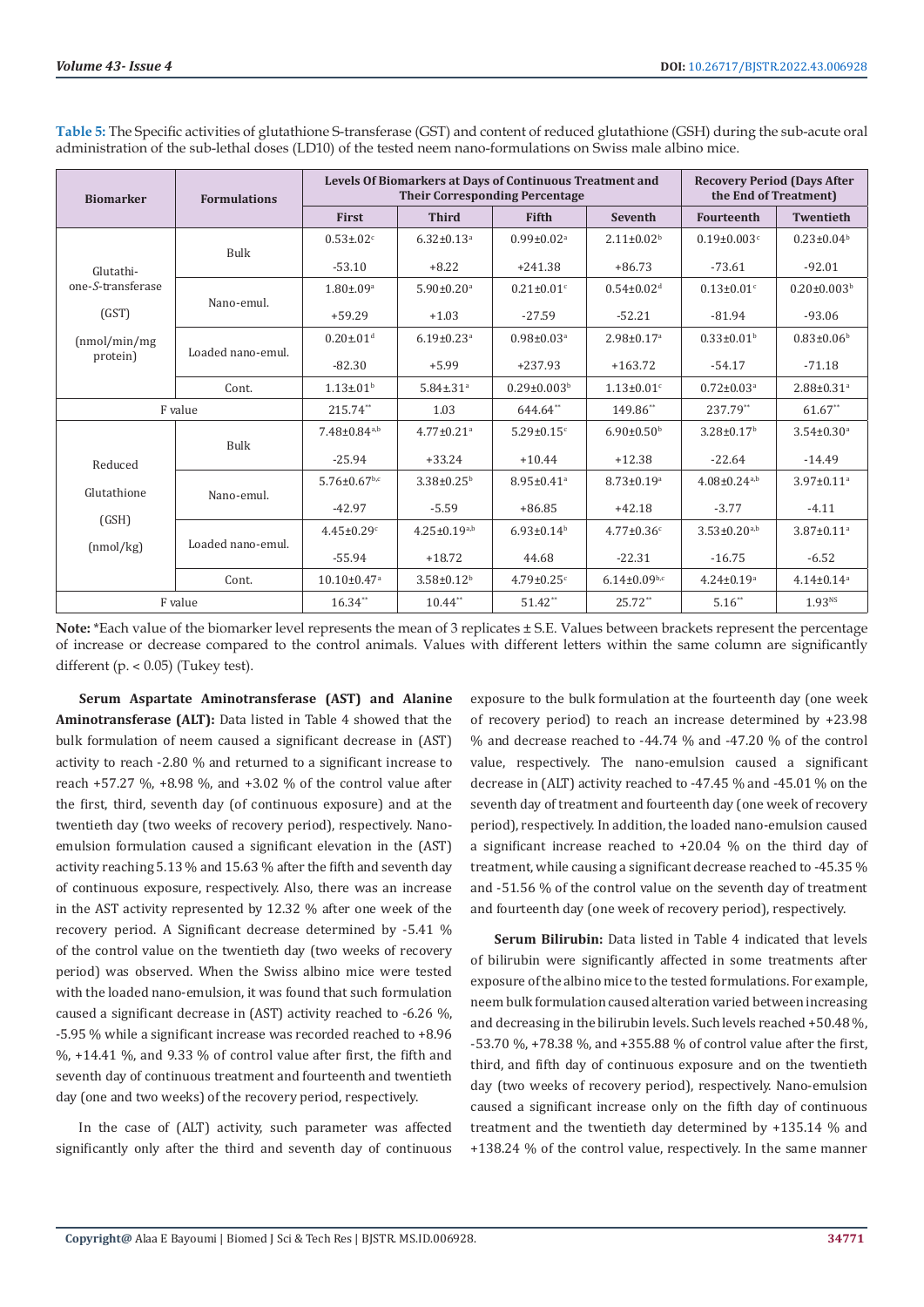loaded nano-emulsion caused a significant elevation in bilirubin levels to reach +101.90 %, +81.82 %, +330.19 %, and +144.12 % of control value at the first and seventh day of continuous exposure, fourteenth and twentieth day (one and two weeks of recovery period), respectively.

**Hepatic Glutathione S-Transferase (GST) and Reduced Glutathione (GHT):** Data in Table 5 showed the specific activity of glutathione S-transferase in the liver expressed as (nmol/min/ mg protein) after exposing the albino mice to the three tested neem nano-formulations. The subacute oral administration of such formulations caused a significant alteration in the activity of such enzymes varied between elevation and decrease. In the case of neem bulk formulation caused a decrease (-53.10 %), elevation (+241.38 %), (+86.73 %), decline (-73.61 %), and (-92.01) at the first, fifth and seventh day of continuous exposure and after the fourteenth and twentieth day, respectively. Nano-emulsion formulation caused a converse trend, i.e. increase in (GST) activity on the first day (+59.29 %), a decrease on the fifth day (-27.59 %), and the seventh day (-52.21 %) of continuous treatment, and a significant decrease determined by (-81.94 %) and (-93.06 %) of control value after the fourteenth and twentieth day, respectively. A similar trend to bulk formulation was observed by loaded nanoemulsion which caused a significant decrease in (GST) activity determined by -82.30 % on the first day which turned to be elevation calculated by +237.93 % and +163.72 % of control value at the fifth and seventh day of continuous treatment and turned to decrease significantly to be -54.17 % and -71.18 % of control value at the fourteenth and twentieth day, respectively. In the case of liver reduced glutathione (GSH), it is clear that the levels of such parameters were affected significantly but not at all during the

experimental periods, as a result of sublethal exposure. Neem bulk formulation caused a significant elevation in (GSH) level on day 3 of continuous treatment (+33.24 %) and such level was decreased on the fourteenth day (after one week of recovery period) (-22.64 %) of the control value. Neem nano-emulsion caused a significant decrease and then elevation determined by -42.97 %, +86.85 %, +42.18 % of control value at the first, fifth, and seventh day of continuous treatment, respectively. In addition, neem-loaded nanoemulsion caused a significant decrease (-55.94 %, increase (+44.68 %) and decrease (-22.31 %) of control value at the first, fifth, and seventh-day continuous exposure, respectively.

**Serum Creatinine:** Data related to the levels of serum creatinine as a biomarker of renal function are listed in Table 6. They indicated that the levels of such parameters were dramatically altered between significant increase and decrease. For example, the neem bulk formulation caused significant elevation determined by +128.57 %, +59.82 %, and +121.30 % of control value on the third and seventh day of control treatment and the twentieth day (two weeks of recovery period), while the same formulation caused significant decrease calculated by -52.68 % and -45.66 % of control value on the fifth day of continuous treatment and the fourteenth day (one week of recovery period), respectively. Almost the same trend of results was obtained after treatment with the nanoemulsion which caused a significant increase in serum creatinine reached to +114.29 % and +237.04 % of control value on the third day of continuous treatment and the twentieth day (two weeks of recovery period), respectively. Conversely, the same formulation caused a significant decrease on the seventh day of continuous treatment and the fourteenth day determined by -76.79 % and -17.81 % of the control values, respectively.

| <b>Biomarker</b>      | <b>formulations</b>    |                              | Levels of biomarkers at days of continuous treatment and their<br>corresponding percentage | Recovery period (days after the<br>end of treatment) |                              |                              |                              |
|-----------------------|------------------------|------------------------------|--------------------------------------------------------------------------------------------|------------------------------------------------------|------------------------------|------------------------------|------------------------------|
|                       |                        | <b>First</b>                 | <b>Third</b>                                                                               | Fifth                                                | <b>Seventh</b>               | <b>Fourteenth</b>            | <b>Twentieth</b>             |
|                       | <b>Bulk</b>            | $1.67 \pm 0.05^{\text{a}}$   | $1.44 \pm 0.12$ <sup>a</sup>                                                               | $0.53 \pm 0.07$ <sup>b</sup>                         | $1.79 \pm 0.15^{\rm b}$      | $1.19 \pm 0.07$ <sup>c</sup> | $2.39 \pm 0.12$ <sup>c</sup> |
|                       |                        | $(-11.17)$                   | $(+128.57)$                                                                                | $(-52.68)$                                           | $(+59.82)$                   | $(-45.66)$                   | $(+121.30)$                  |
| Creatinine<br>(mg/dL) | Nano-emul.             | $1.71 \pm 0.04$ <sup>a</sup> | $1.35 \pm 0.08$ <sup>a</sup>                                                               | $1.32 \pm 0.22$ <sup>a</sup>                         | $0.26 \pm 0.01$ <sup>d</sup> | $1.80 \pm 0.07$ <sup>b</sup> | $3.64 \pm 0.17^b$            |
|                       |                        | $(-9.04)$                    | $(+114.29)$                                                                                | $(+17.86)$                                           | $(-76.79)$                   | $(-17.81)$                   | $(+237.04)$                  |
|                       | Loaded na-<br>no-emul. | $1.23 \pm 0.05^{\circ}$      | $1.26 \pm 0.08$ <sup>a</sup>                                                               | $0.44 \pm 0.02^b$                                    | $2.64 \pm 0.15$ <sup>a</sup> | $1.61 \pm 0.06^{\rm b}$      | $4.65 \pm 0.22$ <sup>a</sup> |
|                       |                        | $(-34.57)$                   | $(+100.00)$                                                                                | $(-60.71)$                                           | $(+135.71)$                  | $(-26.48)$                   | $(+330.56)$                  |
|                       | Cont.                  | $1.88 \pm 0.12$ <sup>a</sup> | $0.63 \pm 0.07$ <sup>b</sup>                                                               | $1.12 \pm 0.07$ <sup>a</sup>                         | $1.12 \pm 0.06$ <sup>c</sup> | $2.19 \pm 0.07$ <sup>a</sup> | $1.08 \pm 0.05$ <sup>d</sup> |
| F value               |                        | 14.35**                      | $16.83**$                                                                                  | 12.89**                                              | 84.67**                      | 35.88**                      | 102.68**                     |

**Table 6:** Creatinine content and its corresponding percentage during the sub-acute oral administration of the sub-lethal doses (LD10) of the tested neem nano-formulations on Swiss male albino mice.

Note: \*Each value of the biomarker level represents the mean of 3 replicates ± S.E. Values between brackets represent the percentage of increase or decrease compared to the control animals. Values with different letters within the same Column are significantly different (p.  $< 0.05$ ) (Tukey test).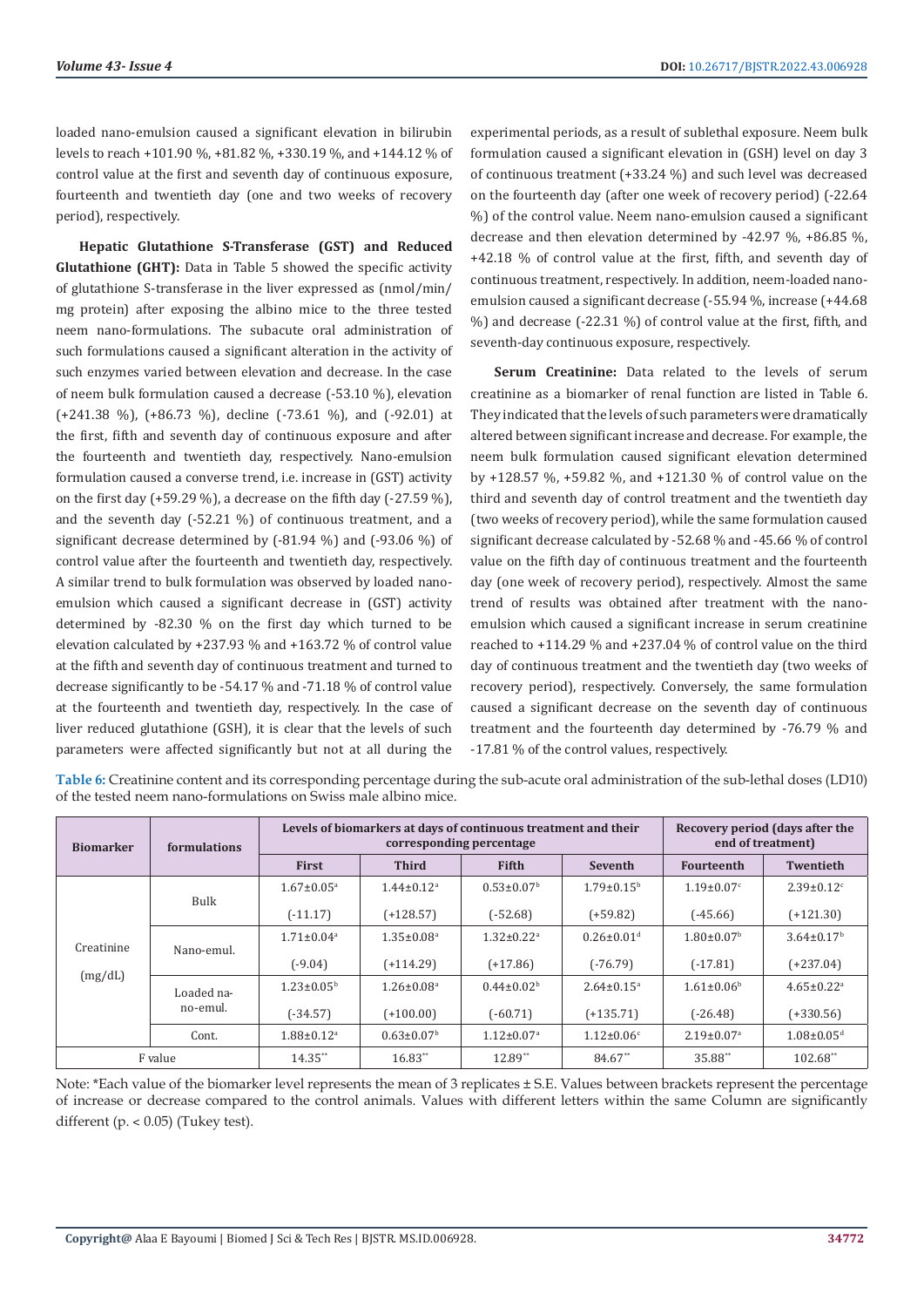In The case of subacute administration of neem-loaded nanoemulsion, such formulation caused also dramatic alterations in creatinine levels. In terms of figures, serum creatinine decreased significantly to -34.57 %, -60.71 %, and -26.48 % of control value on the first and fifth day of continuous treatment and the fourteenth day (one week of recovery period), respectively. Conversely, the level of the parameter was significantly increased by +100.00%, +135.71 %, and +330.56 % of control value on the third and seventh day of continuous exposure and the twentieth day (two weeks of recovery period), respectively.

**Total ATPase:** The effect of the tested neem nano-formulations was examined on ATPase-specific activity. Data in Table 7 showed that the activity of total ATPase was altered significantly in some treatments while not affected in other ones. For example, after treatment of the albino mice with bulk formulation, the ATPase specific activity reduced significantly to be -6.68 % after one day, then it was increased to be  $+5.14$  % after the third day, while it was not affected significantly after the fifth, seventh, fourteenth and twentieth day as it was -2.35 %, +0.12 %, +2.92 % and +0.08 % of the control value, respectively. When the albino mice were treated with neem nano-emulsion, the ATPase activity was affected significantly after days 1 and 3 which reached -6.31 % and +8.56 %, respectively. After the fifth, seventh, fourteenth, and twentieth day, the specific activities were not affected significantly and were -5.46  $\%$ , +2.81  $\%$ , +4.32  $\%$ , and +1.63  $\%$ , respectively from the control values. In the case of loaded nano-emulsion, the specific activities were affected after the first and third days which reached +3.66 and +7.12 %. After the fifth, seventh, fourteenth, and twentieth day the specific activities were not affected significantly and were -1.45 %, +0.98 %, +2.40 %, and +3.03 %, respectively.

**Table 7:** The specific activity of total ATPase and its corresponding activity percentage during the sub-acute oral administration of the sub-lethal doses  $(LD_{10})$  of the three tested neem nano-formulations in Swiss male albino mice.

| <b>Biomarker</b>                    | <b>formulations</b>    |                              | Levels of biomarkers at days of continuous treatment and their corre-<br>sponding percentage | Recovery period (days after the<br>end of treatment) |                              |                              |                              |
|-------------------------------------|------------------------|------------------------------|----------------------------------------------------------------------------------------------|------------------------------------------------------|------------------------------|------------------------------|------------------------------|
|                                     |                        | First                        | <b>Third</b>                                                                                 | <b>Fifth</b>                                         | <b>Seventh</b>               | <b>Fourteenth</b>            | <b>Twentieth</b>             |
|                                     | Bulk                   | $4.61 \pm 0.03$ <sup>c</sup> | $5.13 \pm 0.11^{a,b}$                                                                        | $5.53 \pm 0.09$ <sup>a</sup>                         | $5.70 \pm 0.14$ <sup>a</sup> | $5.74 \pm 0.04$ <sup>a</sup> | $4.92 \pm 0.05$ <sup>a</sup> |
| ATPase<br>$(nmol$ Pi/mg<br>protein) |                        | $(-6.68)$                    | $(+5.14)$                                                                                    | $(-2.35)$                                            | $(+0.12)$                    | $(+2.92)$                    | $(+0.08)$                    |
|                                     | Nano-emul.             | $4.63 \pm 0.03$ <sup>c</sup> | $5.30 \pm 0.01$ <sup>a</sup>                                                                 | $5.36 \pm 0.07$ <sup>a</sup>                         | $5.86 \pm 0.11$ <sup>a</sup> | $5.82 \pm 0.16$ <sup>a</sup> | $5.00 \pm 0.11$ <sup>a</sup> |
|                                     |                        | $(-6.31)$                    | $(+8.56)$                                                                                    | $(-5.46)$                                            | $(+2.81)$                    | $(+4.32)$                    | $(+1.63)$                    |
|                                     | Loaded na-<br>no-emul. | $5.12 \pm 0.02$ <sup>a</sup> | $5.23 \pm 0.05$ <sup>a</sup>                                                                 | $5.58 \pm 0.03$ <sup>a</sup>                         | $5.75 \pm 0.09$ <sup>a</sup> | $5.71 \pm 0.12$ <sup>a</sup> | $5.07 \pm 0.04$ <sup>a</sup> |
|                                     |                        | $(+3.66)$                    | $(+7.12)$                                                                                    | $(-1.45)$                                            | $(+0.98)$                    | $(+2.40)$                    | $(+3.03)$                    |
|                                     | Cont.                  | $4.94 \pm 0.04^b$            | $4.88 \pm 0.07$ <sup>b</sup>                                                                 | $5.66 \pm 0.09$ <sup>a</sup>                         | $5.70 \pm 0.05$ <sup>a</sup> | $5.58 \pm 0.23$ <sup>a</sup> | $4.92 \pm 0.16^a$            |
| F value                             |                        | 53.80**                      | $6.44*$                                                                                      | $3.00^{NS}$                                          | $0.50^{NS}$                  | 0.43 <sup>NS</sup>           | 0.488 <sup>NS</sup>          |

**Note:** \*Each value of the specific activity represents the mean of 3 replicates ± S.E. Values between brackets represent the percentage of increase or decrease compared to the control larvae. Values with different letters within the same column are significantly different (p. <0.05) (Tukey test).

#### **Discussion**

Based on the fact that the toxic effects of whatever nanoparticles are related to the characteristics of the tested particles, so, the characterization procedure could be considered a key factor to investigate the tested nanoparticles either synthesized or of natural origin. According to the obtained results related to the characterization process of the prepared nanoparticles, using TEM, the size of the prepared nanoparticle of the tested neem oil, the resultant sizes may be due to the sonication time and energy used during such procedure. Several authors suggested that increasing sonication time and energy were the main reason for decreasing the size of nanoparticles. For example, (Ghotbi, et al. [38]) found that droplet size decreased with the increase in surfactant concentration and time of sonication when they prepared waterbased nano-emulsions from neem seed oil using Tween 20 as a

surfactant. Similar results were obtained by (Kale, et al. [39,40]). As for the other characterization processes, the results of FTIR measurements indicated that there is no chemical interaction, a similar finding was reported by (Kulkarni, et al. [41,42,22]) found slight variation in the characteristic sharp peaks of neem oil nanopreparations. These results indicate the absence of chemical interactions between nano-emulsion and the Na-Alg polymer. So, such a finding confirms that nano-emulsion was successfully encapsulated in Na-Alg polymer. In addition, the obtained results related to encapsulation efficiency (EE) and loading capacity (LC), similar data were obtained by (Lertsutthiworg, et al. [24]) who reported that (EE) and (LC) using distilled water were greater than that obtained by ethanol.

In the case of the results related to the acute oral  $LD_{50}$  it was observed a significant difference between the obtained  $LD_{\epsilon_0}$  values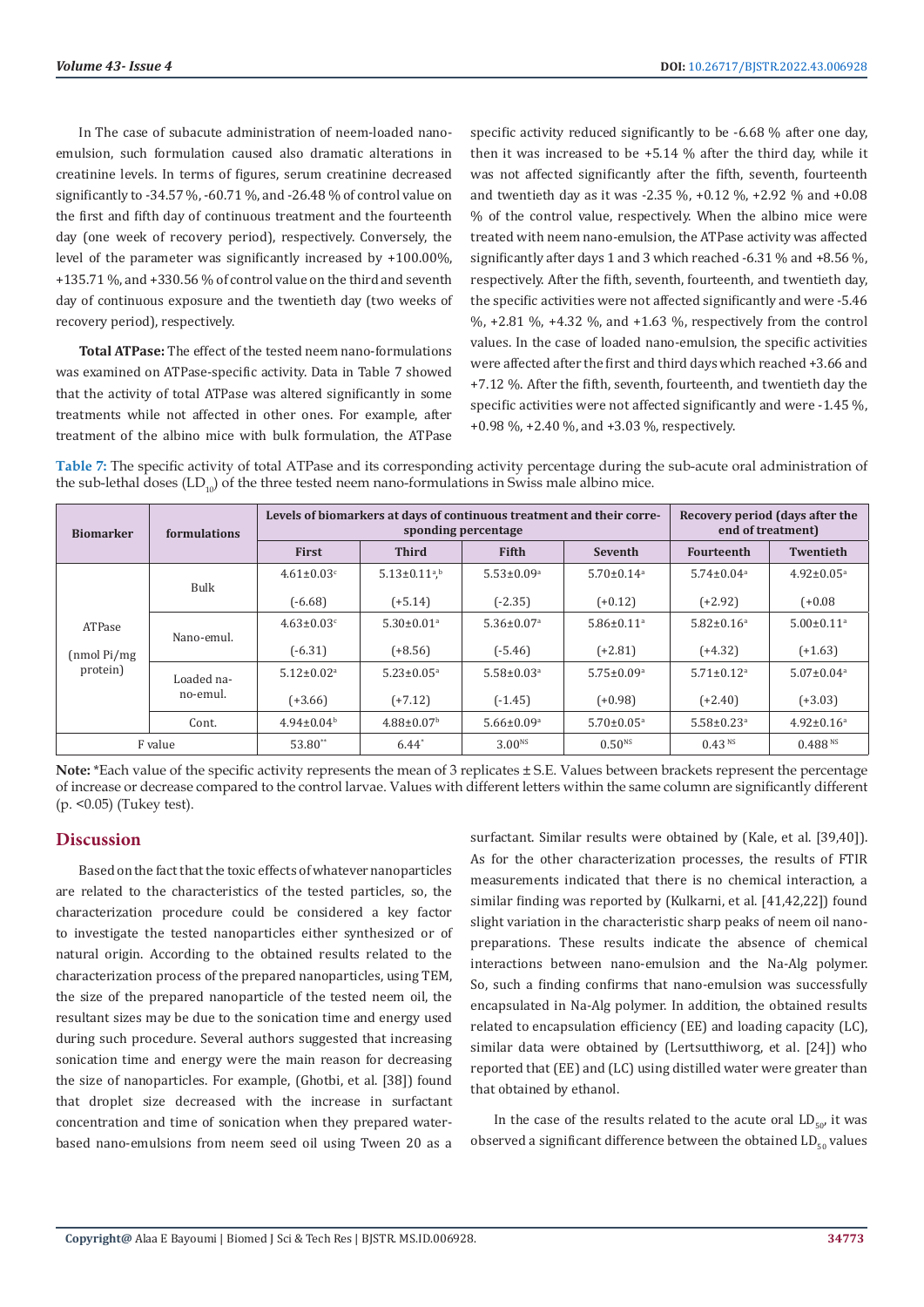and the published ones. In other words, the determined  $LD_{\text{eq}}$  values of the neem nano-formulation reached 113.33 and 134.83 mg/ kg body weight for loaded nano-emulsion and nano-emulsion, respectively while the  $LD_{50}$  value for the bulk formulation reached 140.90 mg/kg body weight. Such differences may be attributed to the small size of the prepared and/or loaded nanoparticles of neem oil which demonstrated a high surface area which lead to more penetration and hence exert their toxic effects through the produced reactive oxygen species (ROS) which affect in turn the integrity of all the cellular membranes of the targeted organs (Buzea, et al. [1]). However, various researchers reported that the bulk neem oil has no or low toxic effects on the treated animals. For example, (Bandyopadhyay, et al. [43]) stated that aqueous extract of Neem bark was found to be well-tolerated by both rats and mice (Boekea, et al. [44]). Reported that the non-aqueous extracts of neem appear to be the most toxic neem-based products, with an estimated safe dose (ESD) of 0.002 and 12.5 µg/kg BW/day. A similar finding was reported by (Raizada, et al. [17]) who found that the subchronic administration of azadirachtin did not produce any signs of toxicity, mortality changes in tissues weight, and serum of blood parameters.

At the biochemical level, the results related to the effect of the two tested neem nano-formulations compared to the bulk one at the sub-lethal doses  $(LD_{10})$  during continuous exposure for seven days on various biomarkers in the treated Swiss male albino mice, indicated that the mentioned effects may be attributed to the nanoformulations of neem rather than the bulk one. In other words, it is well established that the nanoparticle demonstrates a high chemical reactivity according to the quantum effect more than the bulk materials (Buzea, et al. [1]). Based on the necessity of toxicological information on the synthesized nanoparticles, several researchers have studied the toxic effects of different nanoparticles. For example, (Stigliani, et al. [45]) described the preparation and characterization of poly (ε-caprolactone) (PCL) nanocapsules loaded with neem oil, for possible use in pest control. An evaluation was made of their cytotoxic and genotoxic potentials. The aim was to obtain systems that were less harmful to the environment and human health and that could contribute to pest control in agriculture. The authors reported that in the case of the nanocapsules containing neem oil, a higher concentration of oleic acid and a lower concentration of azadirachtin could have resulted in higher toxicity. Although nanotechnology was still at an early stage in the agricultural sector, it was clear that there was growing interest in its use. The results obtained by (Stigliani, et al. [45]) showed that nano-capsules loaded with neem oil presented good colloidal stability and that all the nanoparticles were spherical. The cyto-, geno- and phytotoxicity studies showed that the two nano-capsules loaded with neem oil formulations, NC-10 formulation (100 mg of neem oil and 100 mg of oleic acid) presented the highest toxicity against non-target organisms, while the NC-20 formulation (200 mg of neem oil) presented the lowest toxic effect. They commented that these results may have been due to the interaction of components of neem oil with the oleic acid used in some formulations.

One of the good candidate biomarkers in toxicological studies is the hematological parameters which can be useful for the diagnosis of assessment of physiological status. Hemoglobin is an extremely essential part of red blood corpuscles that deliver oxygen to all parts of the body. Both low and high levels of this protein can adversely affect body health. In the present study, it was shown an increase in the hemoglobin (Hb) percent levels in some treatments on certain days during the administration (Scott, et al. [46]). Reported a significant increasing trend of (Hb) in stressed catfish (Ictalurus punctatus) leading to an elevated oxygen-carrying capacity of the individual erythrocytes. But in another trend, there were decreasing in (Hb) parameters on the fifth and seventh day in some neem formulation treatments. In this investigation, some treatments during certain days showed decreasing in hemoglobin percent levels and others showed increasing in comparison to the control animals and hemoglobin contents were paralleled with those of (RBCs). A similar finding was reported by (Athithya, et al. [47]) who found that ray-finned fish (Cirrhinus mrigala) treated with azadirachtin increased the level of (Hb) more than that of the control. In addition, (Johnson, et al. [48]) reported a significant reduction in the hematological parameters of animals treated with Azadirachta indica extract. They suggested that these reductions may be attributed to the cytotoxic effects and suppression of the erythropoiesis caused by constituents of the botanical extract.

However, (Parshad, et al. [49]) found that treatment of rats with aqueous neem leaf extract resulted in decreases in total bilirubin. Also, there were increases in packed cell volume (PCV), mean corpuscular hemoglobin (Hb) concentration, red blood corpuscles (to check the level of anemia), white blood cells, and lymphocyte counts, but no cytotoxic effects were observed. In another study carried out by (Abou-Tarboush, et al. [50]), it was found that azadirachtin was orally administrated to male and female SWR/J mice at a dose level of 9.0 mg/kg  $(1/10 \text{ LD}_{50})$  for different treatment periods has produced signs of toxicity, mortality, and changes in the body, histopathological changes in the livers, kidneys and testis and tissue weights of both sexes at almost all treated periods. The present study showed a significant reduction in creatinine levels on certain days after treatment or recovery period as indicators for renal injury induced by neem formulation treatments. This effect may be due to its unique composition, where the neem oil is rich in flavonoids (rutin and quercetin, flavonol glycosides, polyphenols, and tannins). Flavonoids and polyphenols in neem oil have been described to possess both antioxidant and anti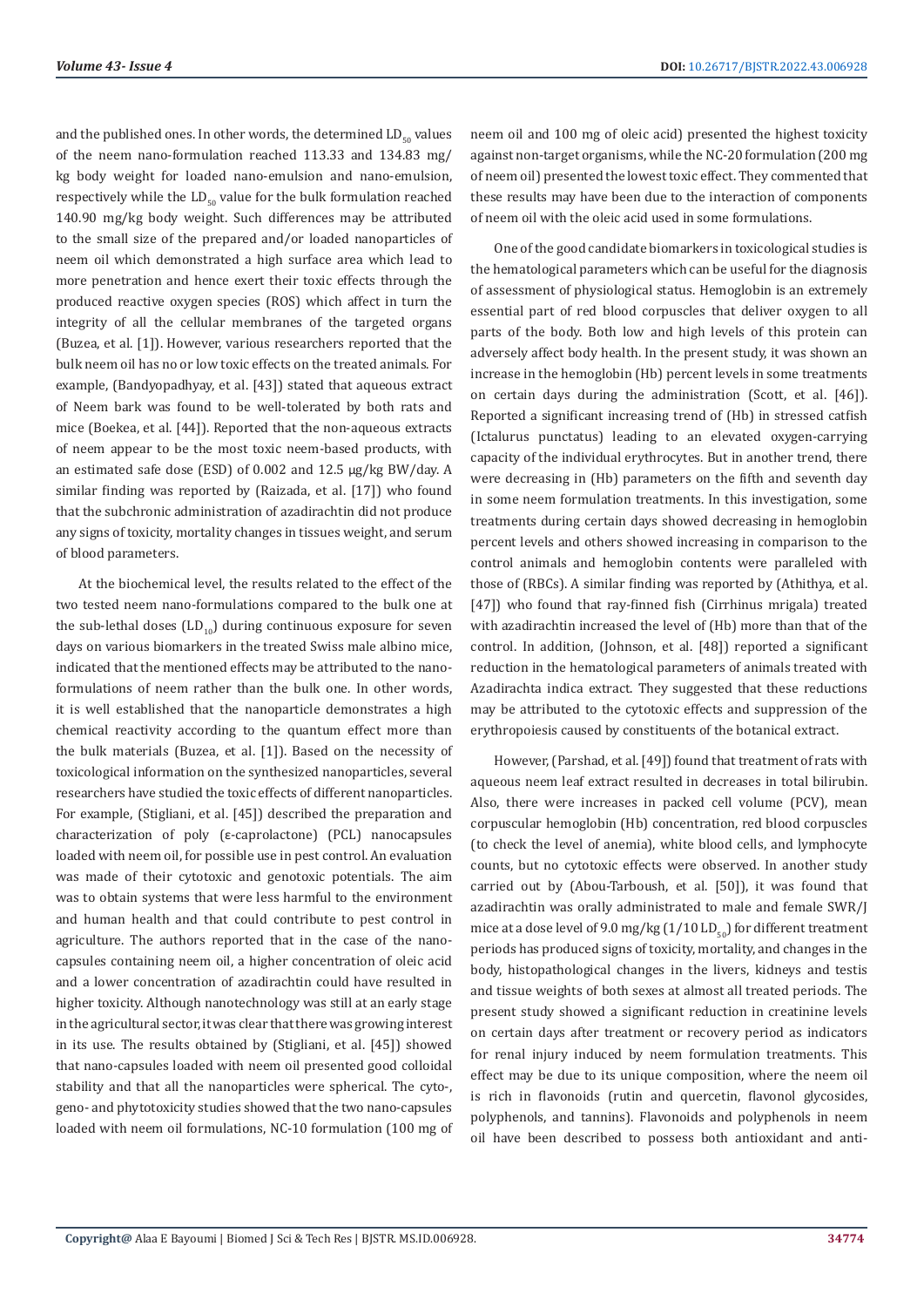inflammatory activities via scavenging free radicals and inhibiting lipid peroxidation (Chaisawangwong, et al. [51]).

The liver is the major organ for detoxification and removal of endogenous substances. It is continuously and widely exposed to hepatotoxins, xenobiotic substances, and chemotherapeutic agents that lead to impairment of its functions. So, the hepatotoxicity biomarkers were considered a key factor in the toxicity evaluation of the toxic agents. Based on such conception, the results of the investigated liver biomarkers in the treated mice indicated that the treatment with the tested neem bulk and nano-formulations affected such biomarkers significantly. Similar results were recorded by other researchers who found that the exposure to azadirachtin, both serum (AST) and (ALT) activities, and bilirubin content were increased significantly with accompanying high levels of lipid peroxidation and low levels of reduced glutathione (GSH) which an indicated to the hepatotoxicity of the liver in the animals administered with neem oil formulations. (Abdel Megeed, et al. [52- 54]). Conversely, (Kosoko, et al. [55]) reported that activities of liver and serum AST, ALT, and S-bilirubin of treated and untreated rats showed no significant changes in the clinico-chemical parameters of animals exposed to different concentrations of azadirachtin, and the values were found comparable to control.

In the case of the determined glutathione S-transferase (GST) activity and reduced glutathione (GSH) content, it was reported that GST catalyzes the conjugation of the xenobiotics with glutathione to facilitate the excretion of the toxic substances after its transformation of a water-soluble metabolite (Meister, et al. [56]). So, the recorded results related to the GST activity and GSH content in the treated mice were supported by (Moore, et al. [57]) who suggested that neem formulations are initially detoxified by conjugation with reduced glutathione (GSH) to form mercapturic acid (Arivazhagan, et al. [58]). Reported that a five-day pre-treatment of rats with leaf extract of neem decreased the formation of lipid peroxides and enhanced the levels of antioxidants and detoxifying enzymes in the stomach, liver, and circulation. Reduced glutathione (GSH) is an extremely efficient intracellular buffer for oxidative stress and (GSH) acts as a non-enzymatic antioxidant that reduces xenobiotics toxicity. In this investigation, it was shown significant variations between increasing and decreasing (GSH) levels in comparison with the control animals. Concentrations of (GSH) become very low on the other days in the administration of tested formulations and that could be referred to as the conjugation of liver (GSH) stores with the applied xenobiotic (neem formulations).

To investigate the effects of the tested neem formulations on the energy state of the treated mice was selected total ATPase as a biological marker which reflects its role in energy production in the tested animals. As reported by (Fogg, et al. [59]), the adenosine triphosphate (ATP), is well established that such a molecule is the source of energy for all living organisms. Such energy is released from the hydrolysis of the phosphate bonds in such a molecule by different forms of a key enzyme called (ATPases). These enzymes are essential for the transport of glucose, amino acids, etc. Any impairment in their activity will affect the physiology of the organism. The role of membrane lipids and their microenvironmental changes at the physical and chemical levels may be responsible for the differential response observed at the level of (ATPase) activity after treatment with neem extract. Membrane (ATPase) assists transport and reabsorption of metabolites and nutrients and also secondary transport of ions and nonelectrolytes. So that, the obtained results of alterations of the total ATPase activity after the first and third day of treatment by the neem formulation may be due to the changes in the mechanism of active ion transport in the cellular membranes and hence affect the membrane permeability of the treated mice which lead to alteration in electrolytic regulation. A similar finding was reported by several researchers (Babu, et al. [60-63]).

#### **Conclusion**

Characterization of the prepared nano-formulations of neem oil, i.e. nano-emulsion and loaded nano-emulsion revealed that the size of the prepared nanoparticles ranged between 30-80 nm. Based on the determined acute oral  $LD_{50}$  values, the nanoformulation exhibited higher mortality than the bulk one. The sub-acute administration of sub-lethal dose  $(LD_{10})$  showed significant alterations between induction and/or reduction in the hematological, hepatotoxicity, and nephrotoxicity biomarkers. Such alterations differed concerning the days after treatment of mice. More toxicological studies, i.e. chronic and long-term toxicity evaluations are required.

# **Ethical Approval**

All the experiments using mice as experimental animals were carried out in compliance with the guidelines of the ethical principles in animal research adopted by the Ethics of Animal Use in Research Committee (EAURC), Egypt.

#### **Disclosure Statement**

No conflict of interest was reported by the authors.

### **References**

- 1. [Buzea C, I I Pacheco, K Robbie \(2007\) Nanomaterials and nanoparticles:](https://avs.scitation.org/doi/10.1116/1.2815690) [sources and toxicity. Biointerphases 2\(4\): 17-71.](https://avs.scitation.org/doi/10.1116/1.2815690)
- 2. [Bouwmeester H, S Dekkers, M Y Noordam, W I Hagens, A S Bulder, et](https://pubmed.ncbi.nlm.nih.gov/19027049/) [al. \(2009\) Review of health safety aspects of nanotechnologies in food](https://pubmed.ncbi.nlm.nih.gov/19027049/) [production. Regulatory Toxicology and Pharmacology 53\(1\): 52-62.](https://pubmed.ncbi.nlm.nih.gov/19027049/)
- 3. [Rajashekar Y, H Vijay Kumar, K V Ravindra, N Bakthavatsalam \(2013\)](https://experts.umn.edu/en/publications/isolation-and-characterization-of-biofumigant-from-leaves-of-lant) [Isolation and characterization of biofumigant from leaves of Lantana](https://experts.umn.edu/en/publications/isolation-and-characterization-of-biofumigant-from-leaves-of-lant) [camara for control of stored grain insect pests. Industrial Crops and](https://experts.umn.edu/en/publications/isolation-and-characterization-of-biofumigant-from-leaves-of-lant) [Products 51: 224-248.](https://experts.umn.edu/en/publications/isolation-and-characterization-of-biofumigant-from-leaves-of-lant)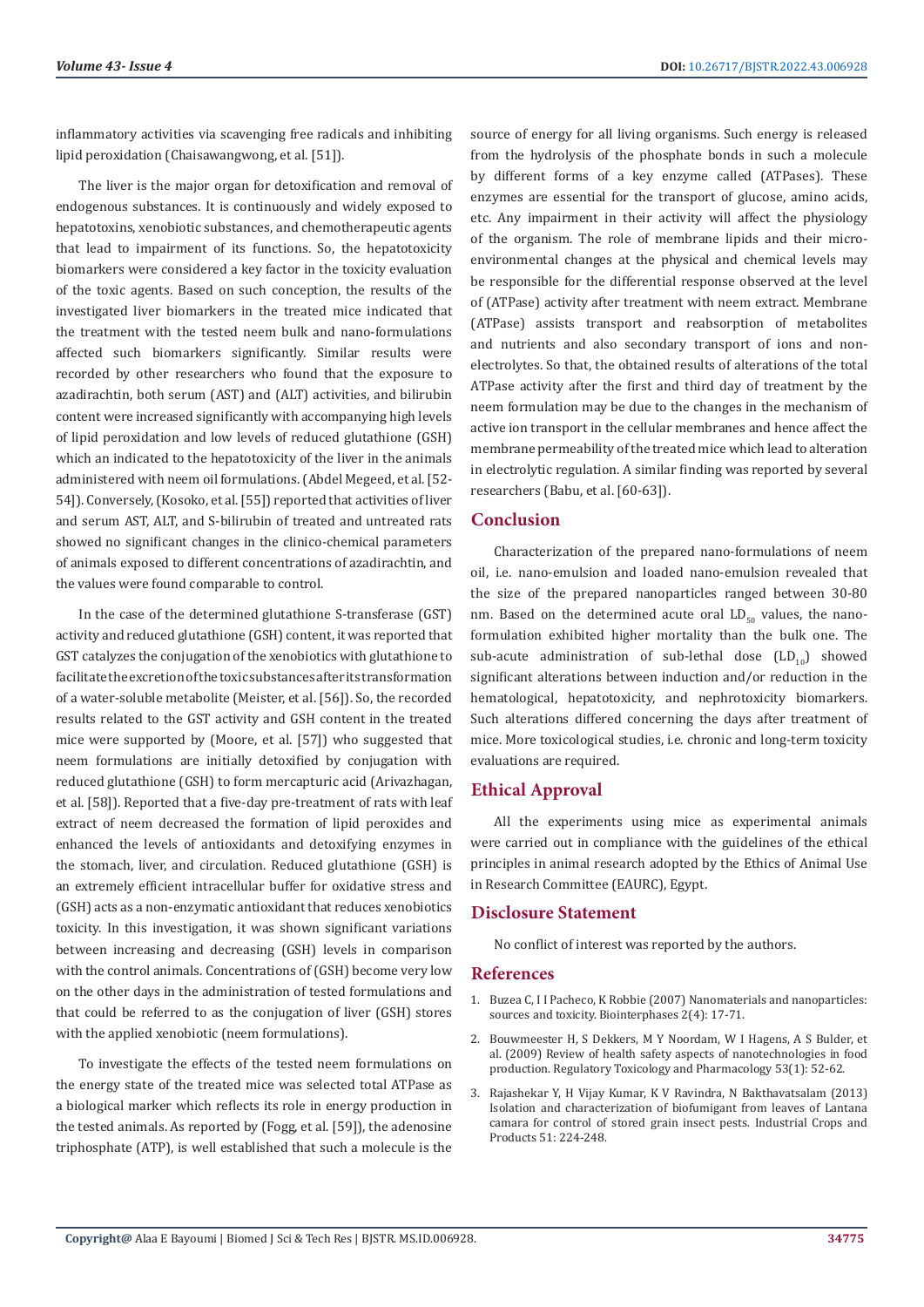- 4. [Sharma S K, M Sai Ram \(1996\) Mechanism of action of NIM76: a novel](https://pubmed.ncbi.nlm.nih.gov/8968666/)  [vaginal contraceptive from neem oil. Contraception 54\(6\): 373-378.](https://pubmed.ncbi.nlm.nih.gov/8968666/)
- 5. [Gupta V K, S K Sharma \(2006\) Plants as natural antioxidants. Natural](http://nopr.niscair.res.in/bitstream/123456789/7962/1/NPR%205%284%29%20326-334.pdf)  [Product Radiance 5: 326-334.](http://nopr.niscair.res.in/bitstream/123456789/7962/1/NPR%205%284%29%20326-334.pdf)
- 6. [Balbus J M, A D Maynard, V L Colvin, V Castranova, G P Daston, R A Denison,](https://ehp.niehs.nih.gov/doi/full/10.1289/ehp.10327)  [et al. \(2007\) Meeting report: hazard assessment for nanoparticles](https://ehp.niehs.nih.gov/doi/full/10.1289/ehp.10327) [report from an inter disciplinary workshop. Environmental Health](https://ehp.niehs.nih.gov/doi/full/10.1289/ehp.10327)  [Perspectives 115\(11\): 1654-1659.](https://ehp.niehs.nih.gov/doi/full/10.1289/ehp.10327)
- 7. [Donaldson K, A Seaton \(2007\) The Janus faces of nanoparticles. Journal](https://www.ingentaconnect.com/content/10.1166/jnn.2007.18113)  [of Nanoscience and Nanotechnology 7\(12\): 4607-4611.](https://www.ingentaconnect.com/content/10.1166/jnn.2007.18113)
- 8. [Elsaesser A, C V Howard \(2012\) Toxicology of nanoparticles. Advanced](https://www.sciencedirect.com/science/article/abs/pii/S0169409X11002328)  [Drug Delivery Reviews 64\(2\): 129-137.](https://www.sciencedirect.com/science/article/abs/pii/S0169409X11002328)
- 9. [Shinde S K, N D Grampurohit, S L Gaikwad, S L Jadhav, M V Gadhave,](https://www.sciencedirect.com/science/article/abs/pii/S2222180812600723)  [et al. \(2012\) Toxicity induced by nanoparticles. Asian Pacific Journal of](https://www.sciencedirect.com/science/article/abs/pii/S2222180812600723)  [Tropical Disease 2\(4\): 331-334.](https://www.sciencedirect.com/science/article/abs/pii/S2222180812600723)
- 10. [Oberdorster G, A Maynard, K Donaldson, V Castranova, J Fitzpatrick, et](https://particleandfibretoxicology.biomedcentral.com/articles/10.1186/1743-8977-2-8)  [al. \(2005a\). Principles for characterizing the potential human health](https://particleandfibretoxicology.biomedcentral.com/articles/10.1186/1743-8977-2-8)  [effects from exposure to nanomaterials: elements of a screening strategy.](https://particleandfibretoxicology.biomedcentral.com/articles/10.1186/1743-8977-2-8)  [Particle and Fibre Toxicology 2: 1-35.](https://particleandfibretoxicology.biomedcentral.com/articles/10.1186/1743-8977-2-8)
- 11. [Lewinski N, V Colvin, R Drezek \(2008\) Cytotoxicity of nanoparticles.](https://onlinelibrary.wiley.com/doi/abs/10.1002/smll.200700595)  [Small 4\(1\): 26-49.](https://onlinelibrary.wiley.com/doi/abs/10.1002/smll.200700595)
- 12. [Oberdorster G, V Stone, K Donaldson \(2007b\) Toxicology of](https://www.tandfonline.com/doi/abs/10.1080/17435390701314761)  [nanoparticles: A historical perspective. Nanotoxicology 1\(1\): 331-341.](https://www.tandfonline.com/doi/abs/10.1080/17435390701314761)
- 13. Dimetry N Z (2012) Prospects of botanical pesticides for the future in integrated pest management program (IPM) with special reference to neem uses in Egypt. Archives of Phytopathology and Plant Protection 45: 1138-1161.
- 14. [Dimetry N Z, A Y El-Laithy, A M E Abd El-Salam, A E El-Saiedy \(2013\)](https://www.tandfonline.com/doi/abs/10.1080/03235408.2012.735543)  [Management of the major piercing-sucking pests infesting cucumber](https://www.tandfonline.com/doi/abs/10.1080/03235408.2012.735543)  [under plastic house conditions. Archives of Phytopathology and Plant](https://www.tandfonline.com/doi/abs/10.1080/03235408.2012.735543)  [Protection 46\(2\): 158-171.](https://www.tandfonline.com/doi/abs/10.1080/03235408.2012.735543)
- 15. [Mubayi A, S Chatterji, P M Rai, G Watal \(2012\) Evidence based green](https://aml.iaamonline.org/article_14275.html)  [synthesis of nanoparticles. Advanced Materials 3\(6\): 519-525.](https://aml.iaamonline.org/article_14275.html)
- 16.[\(1992\) Anonymous. Neem: a tree for solving global problems, Report of](https://pdf.usaid.gov/pdf_docs/PNABN264.pdf)  [an Ad Hoc Panel of the Board on Science and Technology for International](https://pdf.usaid.gov/pdf_docs/PNABN264.pdf)  [Development, National Research Council. Pp: 60-113. National Academy](https://pdf.usaid.gov/pdf_docs/PNABN264.pdf)  [Press, Washington D.C., USA.](https://pdf.usaid.gov/pdf_docs/PNABN264.pdf)
- 17. [Raizada R B, M K Srivastava, R A Kaushal, R P Singh \(2001\) Azadirachtin,](https://www.sciencedirect.com/science/article/abs/pii/S0278691500001538)  [a neem biopesticide: Subchronic toxicity assessment in rats. Food and](https://www.sciencedirect.com/science/article/abs/pii/S0278691500001538)  [Chemical Toxicology 39\(5\): 477-483.](https://www.sciencedirect.com/science/article/abs/pii/S0278691500001538)
- 18. Niemann L, V Hilbig (2000) Neem seeds extract as an example for health evaluation of naturally occurring substances to be applied in plant protection. Gesunde Pflanzen 52(5): 135-141.
- 19. [Wang B, W Y Feng, M Wang, T C Wang, Y Gu, et al. \(2008\) Acute](https://link.springer.com/article/10.1007/s11051-007-9245-3)  [toxicological impact of nano- and submicro-scaled zinc oxide powder on](https://link.springer.com/article/10.1007/s11051-007-9245-3)  [healthy adult mice. Journal of Nanoparticle Research 10: 263-276.](https://link.springer.com/article/10.1007/s11051-007-9245-3)
- 20. [Kong T, S Zhang, J Zhang, Z Hao, F Yang, et al. \(2018\) Acute and](https://link.springer.com/article/10.1007/s12011-017-1233-6)  [cumulative effects of unmodified 50-nm nano-ZnO on mice. Biological](https://link.springer.com/article/10.1007/s12011-017-1233-6)  [Trace Element Research 180: 124-134.](https://link.springer.com/article/10.1007/s12011-017-1233-6)
- 21. Bray DH, D C Warhurst, J D Connolly, M J O'Neill, J D Phillipson, et al. (1990) Plants as sources of antimalarial drugs. Part 7. Activity of some species of Meliaceae plants and their constituent limonoids. Phytotherapy Research 4: 29-35.
- 22. [Jerobin J, R S Sureshkumar, C H Anjali, A Mukherjee, N Chandrasekaran](https://pubmed.ncbi.nlm.nih.gov/22944443/)  [\(2012\) Biodegradable polymer-based encapsulation of neem oil](https://pubmed.ncbi.nlm.nih.gov/22944443/)  [nanoemulsion for controlled release of Aza-A. Carbohydrate Polymers](https://pubmed.ncbi.nlm.nih.gov/22944443/)  [90\(4\): 1750-1756.](https://pubmed.ncbi.nlm.nih.gov/22944443/)
- 23. [Bouchemal K, S Briançon, E Perrier, H Fessi \(2004\) Nano-emulsion](https://pubmed.ncbi.nlm.nih.gov/15265563/) [formulation using spontaneous emulsification: solvent, oil and](https://pubmed.ncbi.nlm.nih.gov/15265563/) [surfactant optimization. International Journal of Pharmaceutics 280\(1-](https://pubmed.ncbi.nlm.nih.gov/15265563/) [2\): 241-251.](https://pubmed.ncbi.nlm.nih.gov/15265563/)
- 24. [Lertsutthiwong P, K Noomun, N Jongaroonngamsang, P Rojsitthisak,](https://www.sciencedirect.com/science/article/abs/pii/S0144861708000817) [U Nimmannit, et al. \(2008\) Preparation of alginate nanocapsules](https://www.sciencedirect.com/science/article/abs/pii/S0144861708000817) [containing turmeric oil. Carbohydrate Polymers 74\(2\): 209-214.](https://www.sciencedirect.com/science/article/abs/pii/S0144861708000817)
- 25. [Rivera M C, A C Pinheiro, A I Bourbon, M A Cerqueira, A A Vicente, et al.](https://pubmed.ncbi.nlm.nih.gov/25907011/) [\(2015\) Hollow chitosan/alginate nanocapsules for bioactive compound](https://pubmed.ncbi.nlm.nih.gov/25907011/) [delivery. International Journal of Biological Macromolecules 79: 95-102.](https://pubmed.ncbi.nlm.nih.gov/25907011/)
- 26. Xue J, Z Zhang (2007) Encapsulation of peppermint oil for Dental care. Proceeding of XVth workshop on Bioencapsulation Vinnie, p. 1-4.
- 27. [Kumar S, G Bhanjana, A Sharma, M C Sidhu, N Dilbaghi, et al. \(2014\)](https://pubmed.ncbi.nlm.nih.gov/24299874/) [Synthesis, characterization and on-field evaluation of pesticide loaded](https://pubmed.ncbi.nlm.nih.gov/24299874/) [sodium alginate nanoparticles. Carbohydrate Polymers 101: 1061-1067.](https://pubmed.ncbi.nlm.nih.gov/24299874/)
- 28. [Weil C S \(1952\) Tables for convenient calculation of median-effective](https://www.jstor.org/stable/3001557) [dose \(LD50 or ED50\) and instructions in their use. Biometrics 8\(3\):](https://www.jstor.org/stable/3001557) [249-263.](https://www.jstor.org/stable/3001557)
- 29. Hayes W J (1975) Handbook of Pesticide Toxicology: Dosage and Other Factors Influencing Toxicity. Wavely press: USA.
- 30. [Drabkin D L, J H Austin \(1932\) Spectrophotometric constants for](https://www.scirp.org/(S(lz5mqp453ed%20snp55rrgjct55))/reference/referencespapers.aspx?referenceid=1807226) [common hemoglobin derivatives in human, dog and rabbit blood.](https://www.scirp.org/(S(lz5mqp453ed%20snp55rrgjct55))/reference/referencespapers.aspx?referenceid=1807226) [Journal of Biological Chemistry 98: 719-733.](https://www.scirp.org/(S(lz5mqp453ed%20snp55rrgjct55))/reference/referencespapers.aspx?referenceid=1807226)
- 31. [Reitman A, S Frankel \(1957\) A colorimetric method for the determination](https://academic.oup.com/ajcp/article-abstract/28/1/56/1767988) [of serum glutamic oxalacetic and glutamic pyruvic transaminases.](https://academic.oup.com/ajcp/article-abstract/28/1/56/1767988) [American Journal of Clinical Pathology 28\(1\): 56-63.](https://academic.oup.com/ajcp/article-abstract/28/1/56/1767988)
- 32. [Habig W H, M J Pabst, W B Jakoby \(1974\) Glutathione S-Transferases the](https://pubmed.ncbi.nlm.nih.gov/4436300/) [first enzymatic step in mercapturic acid formation. Journal of Biological](https://pubmed.ncbi.nlm.nih.gov/4436300/) [Chemistry 249\(22\): 7130-7139.](https://pubmed.ncbi.nlm.nih.gov/4436300/)
- 33. [Ellman G L \(1959\) Tissue Sulfhydryl Groups. Archives of Biochemistry](https://www.sciencedirect.com/science/article/abs/pii/0003986159900906) [and Biophysics 82\(1\): 70-77.](https://www.sciencedirect.com/science/article/abs/pii/0003986159900906)
- 34. Walter M, H Gerade (1970) A colorimetric method for determination bilirubin in serum and plasma. Microchemical Journal 15: 231-236.
- 35. [Tobias G J, R F McLaughlin, J Hopper \(1962\) Endogenous Creatinine](https://www.nejm.org/doi/full/10.1056/NEJM196202152660701) [Clearance — A Valuable Clinical Test of Glomerular Filtration and a](https://www.nejm.org/doi/full/10.1056/NEJM196202152660701) [Prognostic Guide in Chronic Renal Disease. The New England Journal of](https://www.nejm.org/doi/full/10.1056/NEJM196202152660701) [Medicine 266: 317-323.](https://www.nejm.org/doi/full/10.1056/NEJM196202152660701)
- 36. [Sarkadi B, E M Prince, R C Boucher, U A Germann, G A Scarborough, et](https://pubmed.ncbi.nlm.nih.gov/1347044/) [al. \(1992\) Expression of the human multidrug resistance cDNA in insect](https://pubmed.ncbi.nlm.nih.gov/1347044/) [cells generates a high activity drug-stimulated membrane ATPase.](https://pubmed.ncbi.nlm.nih.gov/1347044/) [Journal of Biological Chemistry 267\(7\): 4854-4858.](https://pubmed.ncbi.nlm.nih.gov/1347044/)
- 37. [Bradford M M \(1976\) A rapid and sensitive method for the quantitative](https://pubmed.ncbi.nlm.nih.gov/942051/) [of microgram quantities of protein utilizing the principle of protein-dye](https://pubmed.ncbi.nlm.nih.gov/942051/) [binding. Analytical Biochemistry 72: 248-254.](https://pubmed.ncbi.nlm.nih.gov/942051/)
- 38. [Ghotbi R S, M Khatibzadeh, S Kordbacheh \(2014\) Preparation of neem](https://avestia.com/ICNFA2014_Proceedings/papers/150.pdf) [seed oil nanoemulsion. Proceedings of the 5](https://avestia.com/ICNFA2014_Proceedings/papers/150.pdf)<sup>th</sup> International Conference [on Nanotechnology: Fundamentals and Applications Prague, Czech](https://avestia.com/ICNFA2014_Proceedings/papers/150.pdf) [Republic, August, p. 11-13.](https://avestia.com/ICNFA2014_Proceedings/papers/150.pdf)
- 39. [Kale N J, L V Allen \(1989\) Studies on microemulsions using Brij 96](https://www.sciencedirect.com/science/article/abs/pii/0378517389902962) [as surfactant and glycerin, ethylene glycol and propylene glycol as](https://www.sciencedirect.com/science/article/abs/pii/0378517389902962) [cosurfactants. International Journal of Pharmaceutics 57\(2\): 87-93.](https://www.sciencedirect.com/science/article/abs/pii/0378517389902962)
- 40. [Karthikeyan S, P A Jeeva, J Jerobin, A Mukherjee, N Chandrasekaran](https://www.sphinxsai.com/2012/oct-dec/chempdf/CT=46(1566-1570)OD12.pdf) [\(2012\) Formulation and characterization of nanoemulsion coatings](https://www.sphinxsai.com/2012/oct-dec/chempdf/CT=46(1566-1570)OD12.pdf) [from Azadirachta indica. International Journal of ChemTech Research](https://www.sphinxsai.com/2012/oct-dec/chempdf/CT=46(1566-1570)OD12.pdf) [4\(4\): 1566-1570.](https://www.sphinxsai.com/2012/oct-dec/chempdf/CT=46(1566-1570)OD12.pdf)
- 41. [Kulkarni A R, K S Soppimath, T M Aminabhavi, A M Dave, M H Mehta, et](https://www.sciencedirect.com/science/article/abs/pii/S0168365999001765) [al. \(2000\) Glutaraldehyde cross-linked sodium alginate beads containing](https://www.sciencedirect.com/science/article/abs/pii/S0168365999001765)